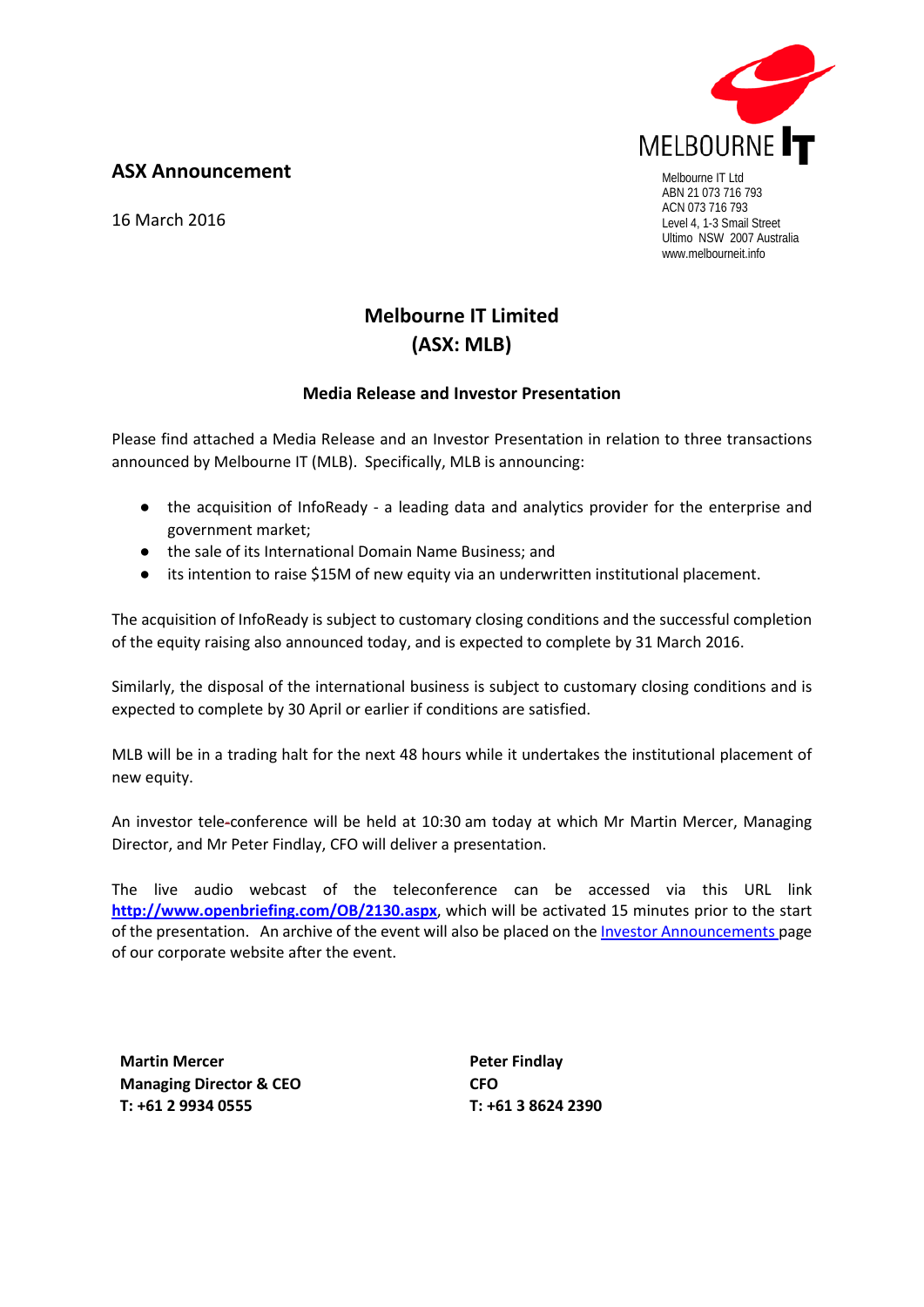

## **Melbourne IT Limited (ASX: MLB)**

## **Media Release**

## **16 March 2016**

## **Overview**

Melbourne IT (MLB) has announced a package of transactions that together accelerate the company's transformation to a provider of managed digital solutions. These transactions help build a stronger MLB with higher growth potential and better quality earnings.

Specifically, MLB is announcing that it:

- 1. has agreed to acquire InfoReady a leading data and analytics provider for the enterprise and government market – for a consideration of \$15.4M;
- 2. has agreed to dispose of its International Domain Name Registration Business for a sale consideration in the range \$8.[1](#page-1-0)M to \$8.5M<sup>1</sup>; and
- 3. its intention to raise \$15M of new equity via an underwritten institutional placement.

The package of transactions is expected to be earnings accretive<sup>[2](#page-1-1)</sup> with a neutral impact on underlying EPS in CY2016 and a 7% uplift in CY2017.

As a result of the transactions MLB is revising up its earnings guidance for 2016. Specifically;

- 1. statutory EBITDA is up \$3M leading to a revised range of \$26M to \$28M; and
- 2. underlying EBITDA is up \$1.7M leading to a revised range of \$28M to \$30M.

Following these three transactions, MLB's net debt is expected to peak at \$46M in H2 of 2017, approximately \$9M lower than beforehand.

Martin Mercer, Managing Director of MLB said, *"We are very pleased to welcome the InfoReady team into the Melbourne IT Group and to announce the sale of our non-strategic international reseller business. These deals prove MLB's ability to execute on its digital solutions strategy and demonstrate effective capital allocation across the Group. This package of transactions is earnings accretive and substantially completes our investment in acquiring capability for the ES business, while the sale of the international reseller business removes a significant drag on SMB growth and allows MLB to focus on its digital solutions strategy in Australia. "*

<span id="page-1-0"></span> <sup>1</sup> depending on the AUD/US exchange rate at completion

<span id="page-1-1"></span><sup>2</sup> after the issue of new equity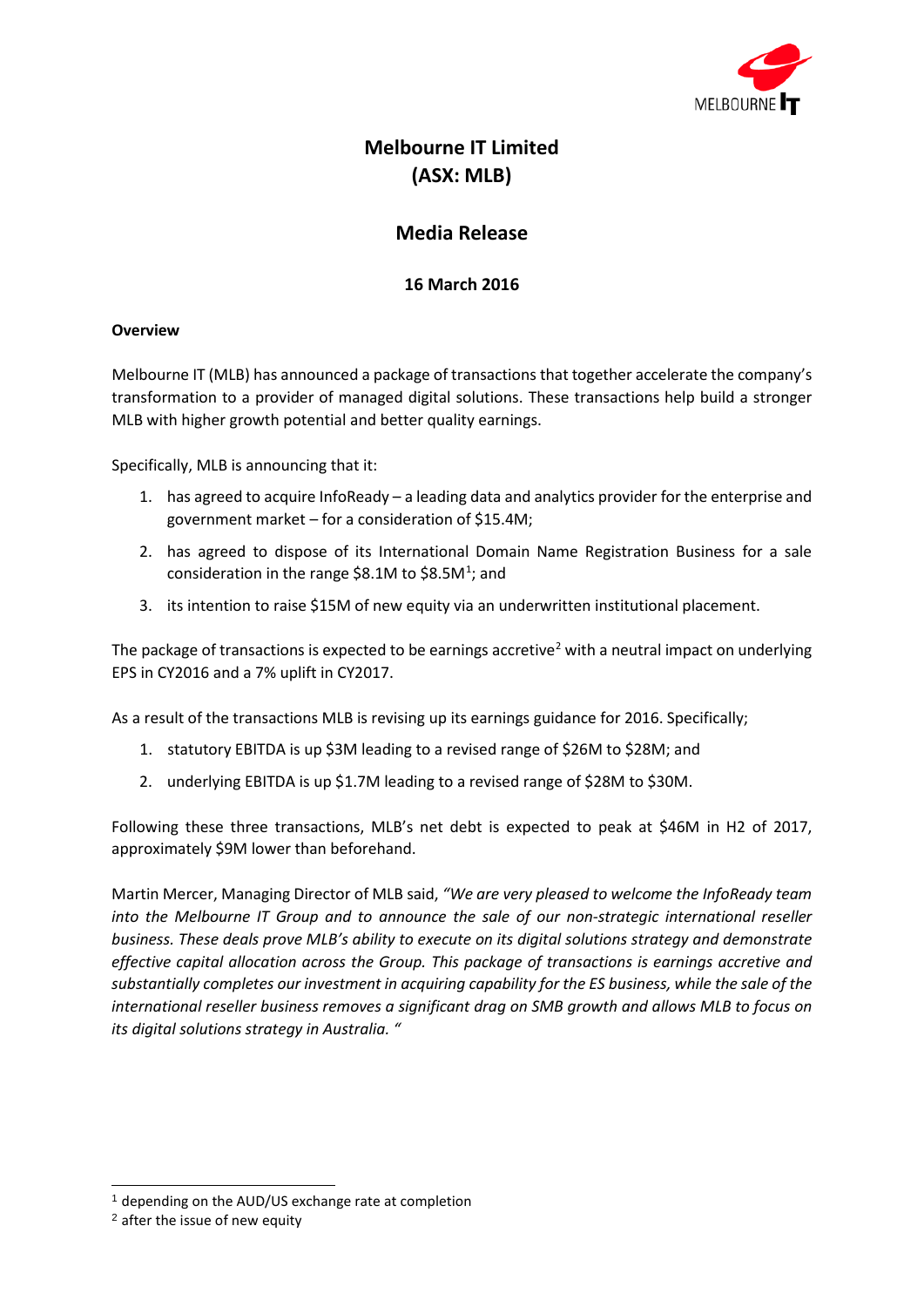

## **InfoReady Acquisition: Melbourne IT extends its leadership in the digital transformation market in Australia**

The Directors of MLB are pleased to announce that MLB has agreed to acquire 100% of the shares in privately owned InfoReady Pty Ltd.

InfoReady is expert at designing and implementing data platforms, and combining, managing and analysing data to provide meaningful and actionable insights. Digital solutions increase organisational agility and innovation rates, and enable organisations to bring services to market more quickly through the ability to rapidly design, test, deploy, iterate and improve customer experiences.

The InfoReady data analytics capability completes the foundation elements of the Enterprise Services strategy and sits alongside cloud, mobile, security and cloud enabled application development. MLB's expertise now enables it to deliver complete digital solutions for corporate and government organisations.

MLB and InfoReady already work together on a number of joint accounts and see the partnership as a natural step to providing more co-ordinated and extensive solutions for both existing and new customers.

Peter Wright, Executive General Manager, Enterprise Services, said, *"We are delighted the directors and shareholders of InfoReady chose to join with MLB Enterprise Services. The strong data and analytics capabilities of InfoReady presents a compelling strategic fit with our enterprise strategy and complements perfectly our cloud, mobile, security and applications capabilities to deliver a comprehensive and compelling value proposition to the market".*

The initial purchase consideration for InfoReady is \$15.4M in cash. This represents a multiple of 4.4 times InfoReady's forecast CY2016 EBITDA.

In addition to the initial purchase consideration, the directors of InfoReady are entitled to 3 earn-out payments on each of the next three anniversary dates of the transaction. The amount, if any, of the earn-out payment is a function of the financial performance of InfoReady and are tied to earnings growth.

The purchase consideration for InfoReady is funded by the proceeds of the sale of MLB's International Domain Name business, with the balance funded from the proceeds from the placement of new equity.

Founded in 2008, InfoReady has 88 employees with offices in Brisbane, Sydney and Melbourne. Customers include Optus, NAB, Telstra, Origin Energy, IAG and Tennis Australia.

In recent years InfoReady has enjoyed growth in underlying EBITDA of approximately 60%. In the 2016CY InfoReady is expected to generate approximately \$3.4M of underlying EBITDA.

InfoReady will retain its branding as part of the Melbourne IT Group while operating as the Data and Analytics practice within Melbourne IT Enterprise Services business, alongside the existing Web & Digital Application, Security, Cloud Solutions and the Outware Mobile solutions practices.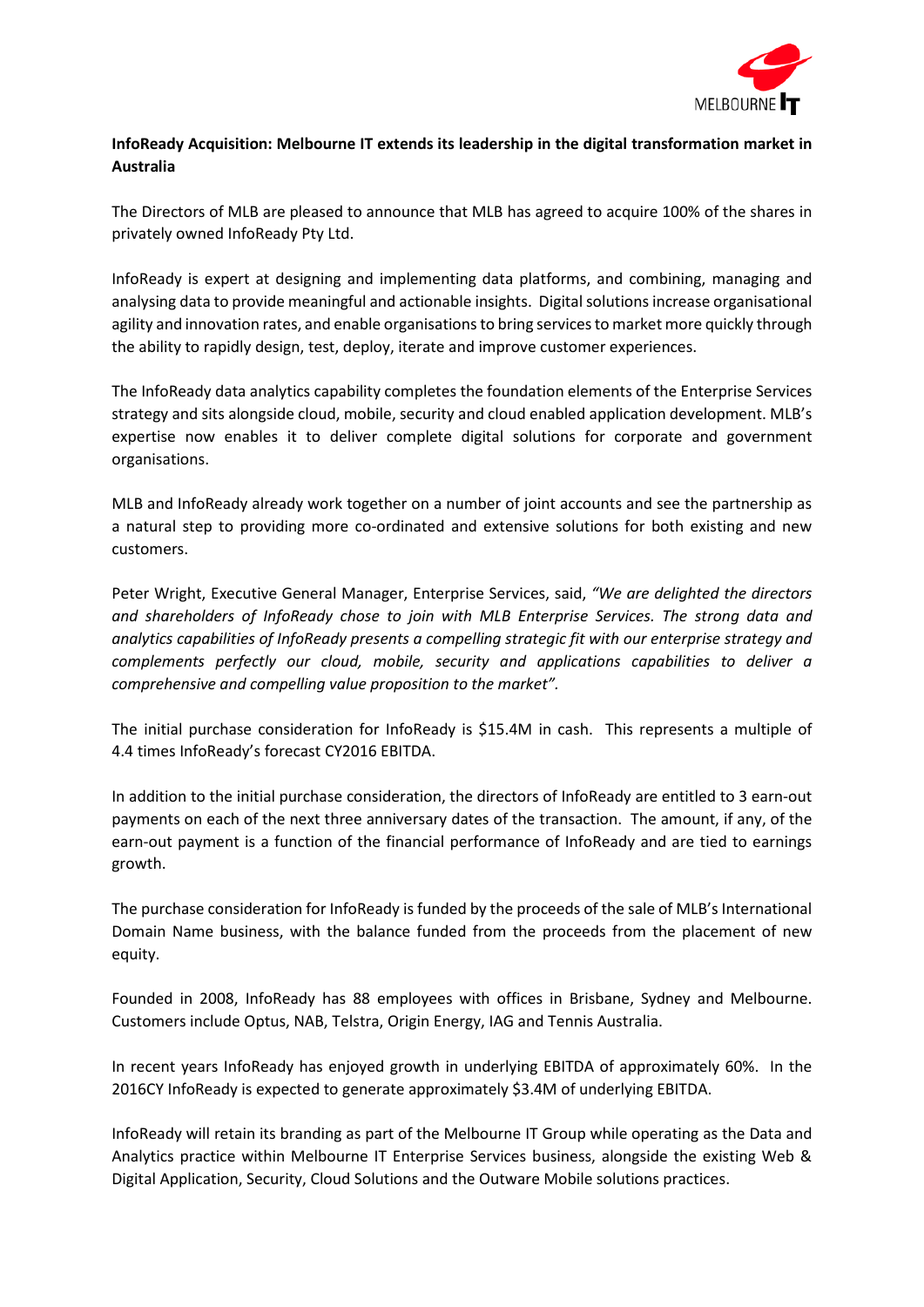

Director Justin Parcell will lead the Data and Analytics practice while Director and founder Tristan Sternson will take on a senior leadership role in MLB's Enterprise Services division.

The InfoReady deal follows the acquisition of Outware Mobile in 2015 and the partnership with US based 2nd Watch to deliver a range of data centre migration services to the cloud in Australia and New Zealand.

## **Sale of the International Domain Name Business: Melbourne IT reallocates capital from a non-core business into its growing solutions business**

The Directors of MLB are pleased to announce that MLB has entered into an agreement for the sale of MLB's International Domain Name business.

MLB's International Domain Name business was established in 2000 and encompasses approximately 250 global resellers across the USA, Europe, and Asia. In essence, it is an indirect channel selling large volumes of domain names at relatively low margins.

MLB's strategy is to drive growth from new managed solutions offerings in both its SMB and ES divisions. In this context, the International division was increasingly a non-core operation that was a drag on the performance of the SMB division.

The sale of the International Domain Names business and the reinvestment of this capital in MLB's growing digital solutions business is consistent with the Group's strategy and will accelerate MLB's growth.

### **Capital Raising**

MLB is also undertaking an underwritten placement to professional and sophisticated investors to raise \$15M at a floor price of \$1.90 per share to fund the balance of the purchase consideration for InfoReady and to strengthen its balance sheet. Placement shares will rank pari passu with current fully paid ordinary shares on issue.

### **ENDS**

### **About Melbourne IT**

Melbourne IT Group is a publicly listed company with offices in Melbourne, Sydney, Brisbane, Wellington, Auckland and Canberra. Melbourne IT's purpose is to "Fuel our customers' success through the smart use of technology". By 2020 we aim to have fuelled the success of over one million businesses. Our customers will love us, our people will be our most passionate advocates, and our investors will be rewarded.

Melbourne IT has approximately 450 staff and operates two businesses marketed under 6 brands.

The Small and Medium Business Division (SMB) is Australia's largest domains and hosting business with revenues of approximately \$110m and 210 staff. The SMB business operates under the Melbourne IT, WebCentral, Netregistry brands and TPP brands.

The Enterprise Services Business (ES) is Australia's leading cloud enabled software and services business with revenues of approximately \$40m and 200 staff. ES is based in Sydney, Melbourne and Brisbane and has a blue chip customer base. It operates under two brands, Melbourne IT and Outware Systems.

Visit[: www.melbourneit.com.au](http://www.melbourneit.com.au/)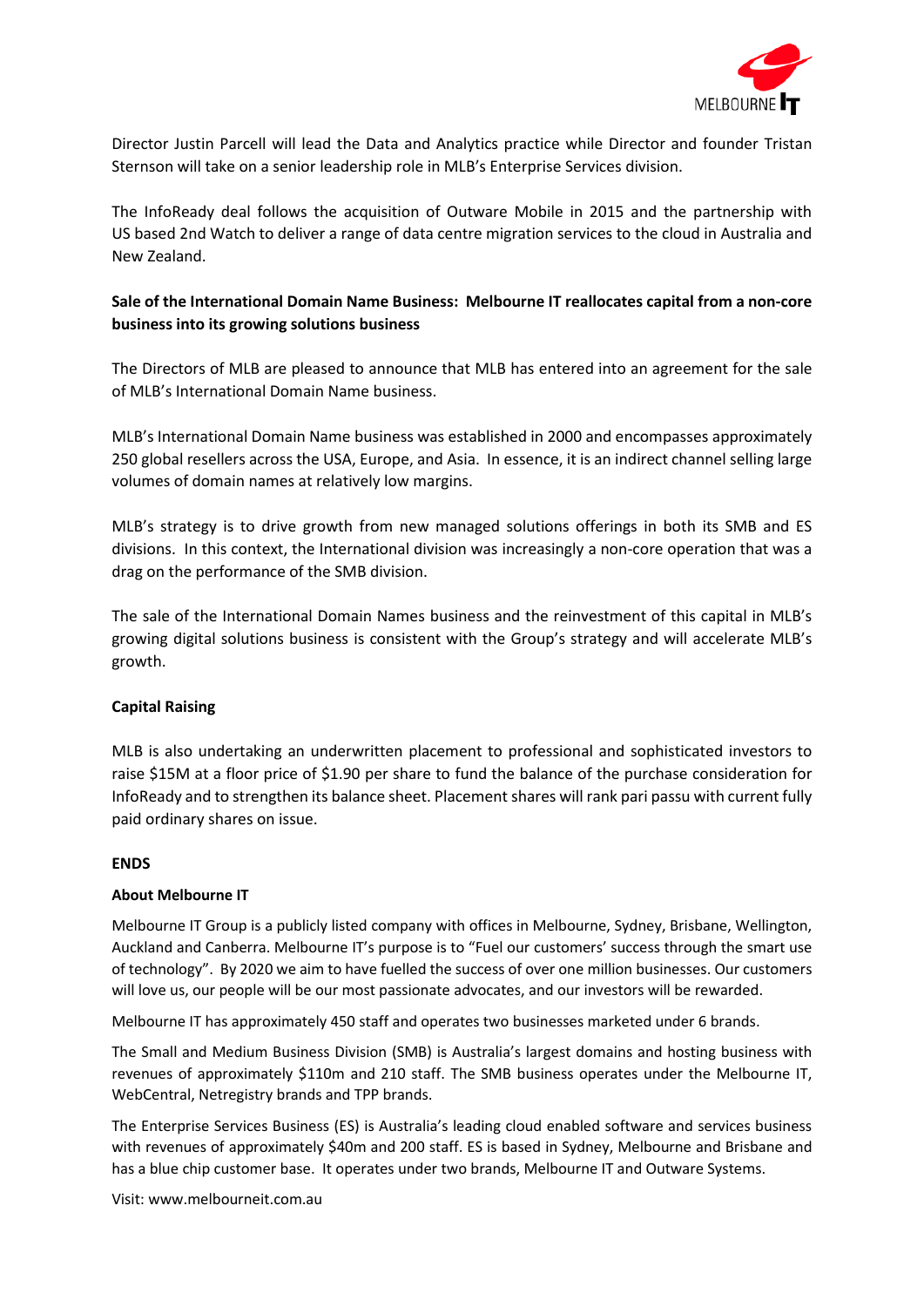

# Melbourne IT Investor Presentation

**16 March 2016**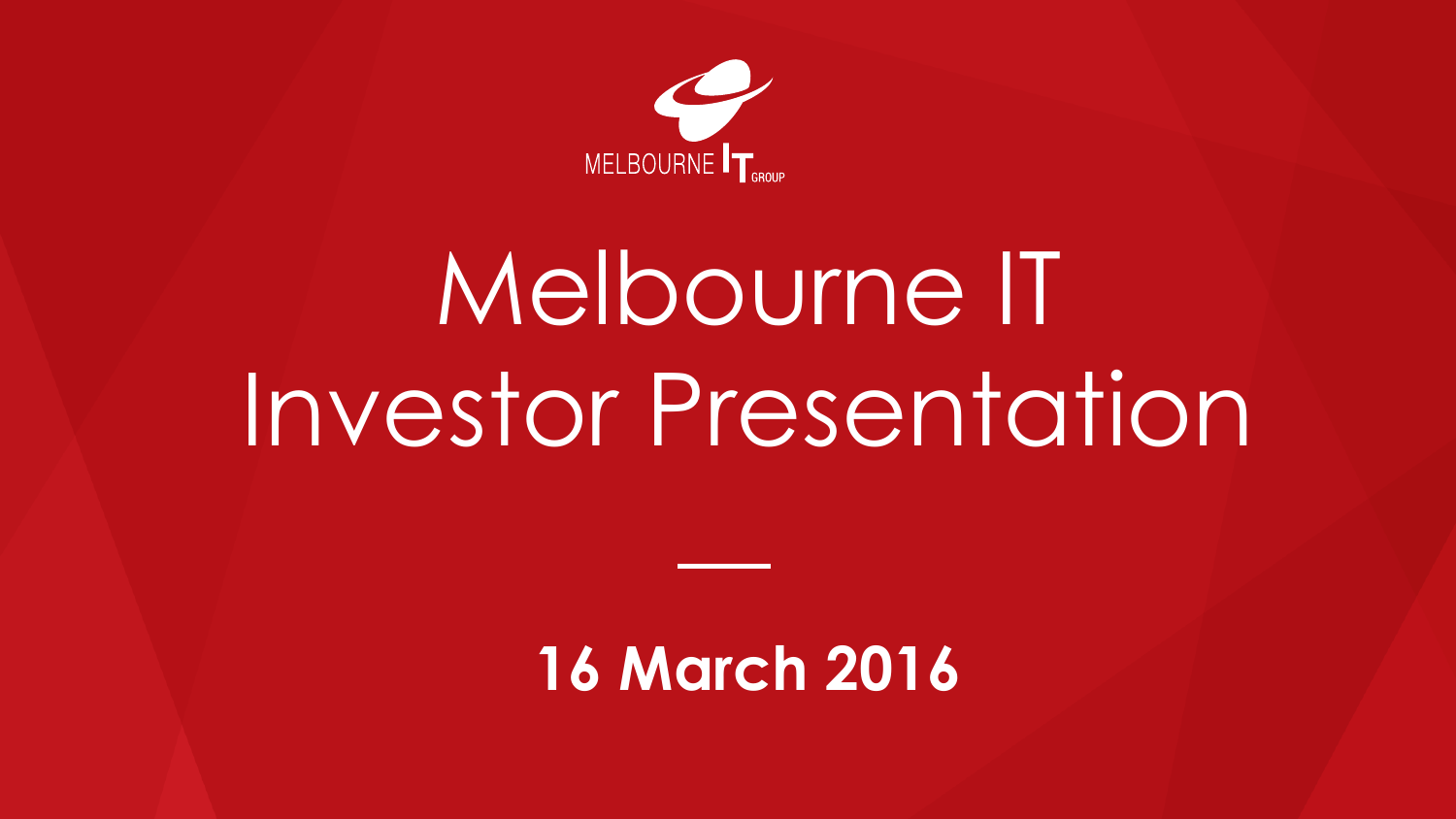# **Overview**





## MLB is undertaking **3 significant transactions:**

- The purchase of InfoReady a leading data and analytics provider to the enterprise and government market – for \$15.4M<sup>1</sup>
- The sale of its International Domain Names Business for  $$8.1M$  to  $$8.5M<sup>1</sup>$  (depending on AUD/USD exchange rate), and
- An Underwritten Placement of \$15.0M at a floor price of \$1.90 per share to fund the balance of the purchase consideration for InfoReady and to strengthen its balance sheet



## Combination is **earnings accretive**:

• Underlying EPS is neutral in FY16 and up 7% in FY17



## Positive impact on **FY16 guidance**;

- Statutory EBITDA up \$3M to between \$26M and \$28M
- Underlying EBITDA up \$1.7M to between \$28M and \$30M



## Strategic **capital allocation**;

• Recycling capital from a declining non-core business into a strongly growing core business



- Positive impact on **balance sheet**;
	- Peak debt forecast to be \$46M in H2 CY2017 (\$9M less than previously forecast)

**Building a stronger business with higher growth potential and better quality earnings**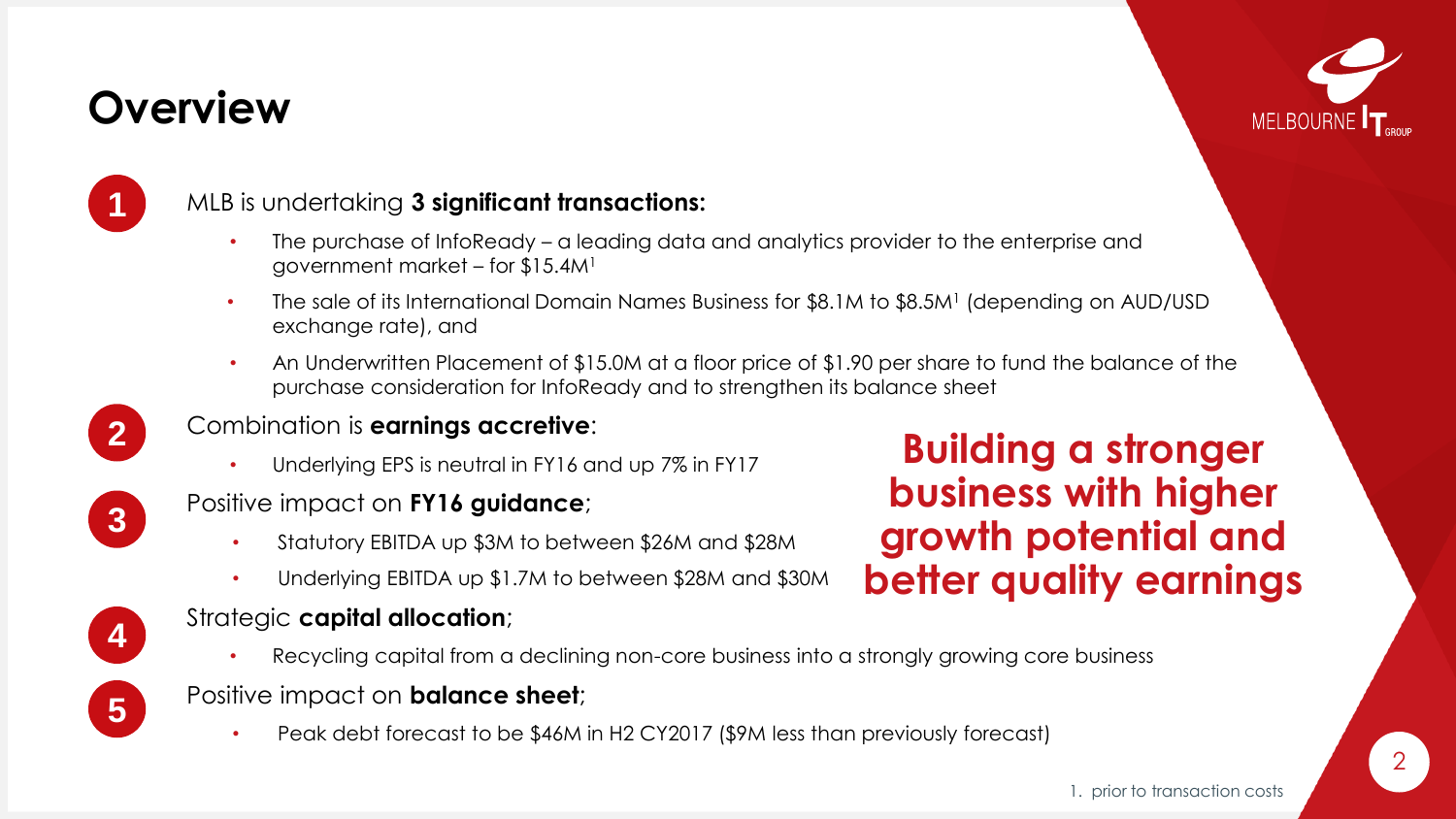

# **FY16 Guidance:** statutory EBITDA bridge

| <b>Year Ended</b><br><b>31 December 2016</b> |              | <b>NOTES</b>                                                                                                              |
|----------------------------------------------|--------------|---------------------------------------------------------------------------------------------------------------------------|
| <b>FY16 EBITDA</b>                           | \$24m        | Midpoint of the guidance range for statutory EBITDA per the February 24<br>results announcement.                          |
| Adjustments to calculate revised EBITDA      |              |                                                                                                                           |
| 1. Foregone EBITDA                           | (\$1.6m)     | 9 months of foregone EBITDA arising from sale of International Domain<br>Names business <sup>1</sup>                      |
| 2. Acquired EBITDA                           | \$2.8m       | 9 months of additional EBITDA arising from the acquisition of InfoReady <sup>2</sup>                                      |
| 3. Transaction Costs                         | $($ \$0.9m)  | Transaction costs associated with the sale of the International Domain<br>Names business and the acquisition of Infoready |
| 4. InfoReady earnout                         | $($ \$0.14m) | Accrual for first earnout payment (for the period 1 April 2016 to 31 March<br>2017)                                       |
| 5. Profit on sale                            | \$2.9m       | Profit on sale of International Domain Names business                                                                     |
| Revised FY16 EBITDA                          | \$27.1m      | Midpoint of the revised guidance range for FY16 statutory EBITDA                                                          |

1. Expected completion date for sale of International Domain Names business is 30 April 2016 (subject to satisfying conditions precedent)

2. Expected completion date for the purchase of InfoReady is 31 March 2016 (subject to satisfying conditions precedent)

Please note: Figures on this page reflect managements best estimate and have not been audited. They may not be exact due to rounding and include non-IFRS financial information that is relevant for users understanding the underlying performance.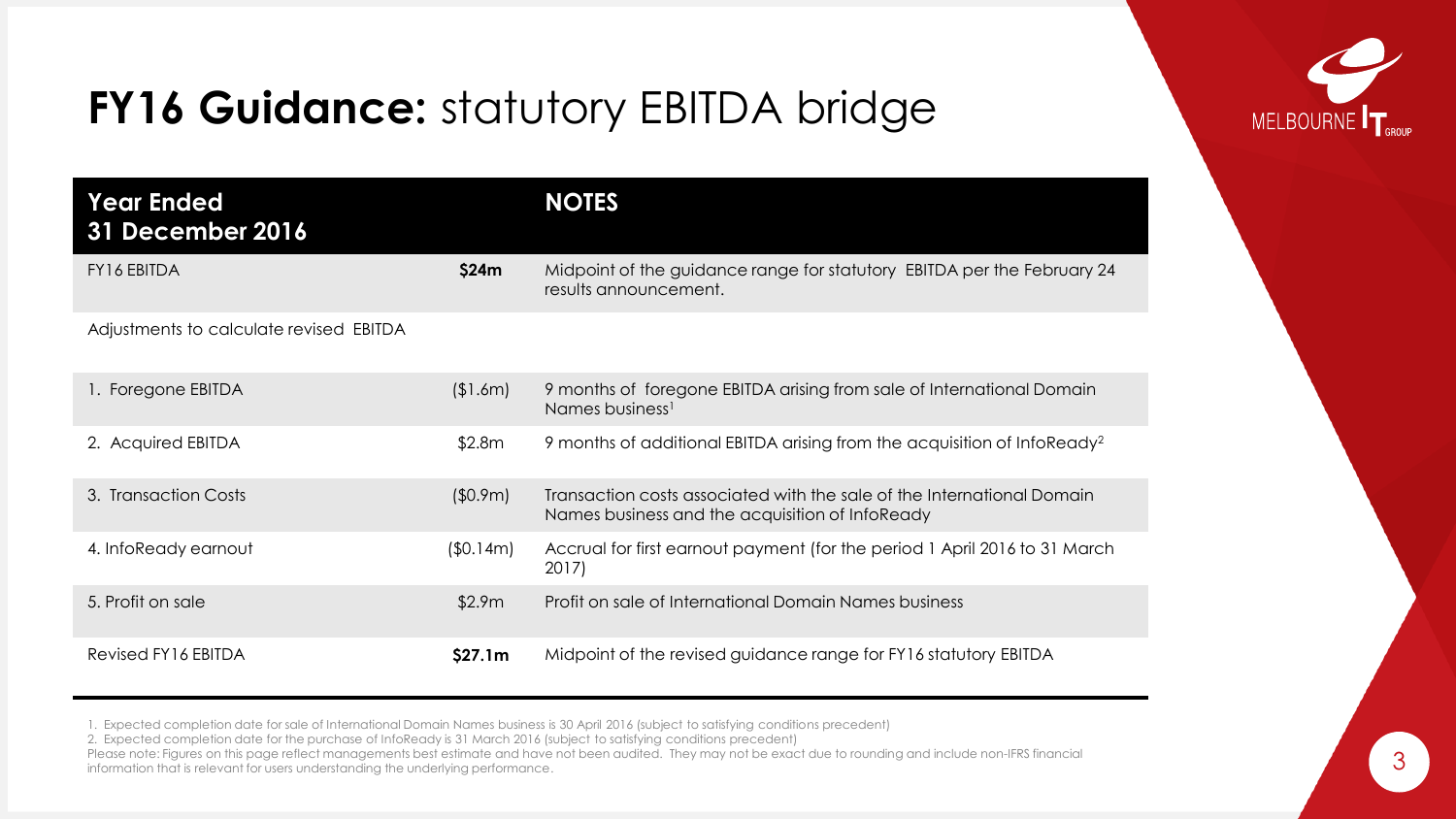

# **FY16 Guidance:** underlying EBITDA bridge

| <b>Year Ended</b><br><b>31 December 2016</b>          |                     | <b>NOTES</b>                                                                                                                                                           |
|-------------------------------------------------------|---------------------|------------------------------------------------------------------------------------------------------------------------------------------------------------------------|
| <b>FY16 Underlying EBITDA</b>                         | \$27.3 <sub>m</sub> | Midpoint of the guidance range for FY16 underlying EBITDA per the results<br>announcement on 24 February 2016.                                                         |
| Adjustments to calculate revised<br>underlying EBITDA |                     |                                                                                                                                                                        |
| 1. Foregone EBITDA                                    | (1.8m)              | Full year of foregone EBITDA contribution from the International Domain<br>Names business*                                                                             |
| 2. Acquired EBITDA                                    | \$3,4m              | Full year of EBITDA contribution from InfoReady*                                                                                                                       |
| Revised Underlying EBITDA FY16                        | \$28.9m             | Midpoint of revised guidance range - after reversing the impact of<br>material one-off items and as if all acquired and sold businesses are<br>owned for the full year |

\*as if all acquired and sold businesses were owned since 1 Jan 16

Please note: Figures on this page reflect managements best estimate and have not been audited. They may not be exact due to rounding and include non-IFRS financial information that is relevant for users understanding the underlying performance.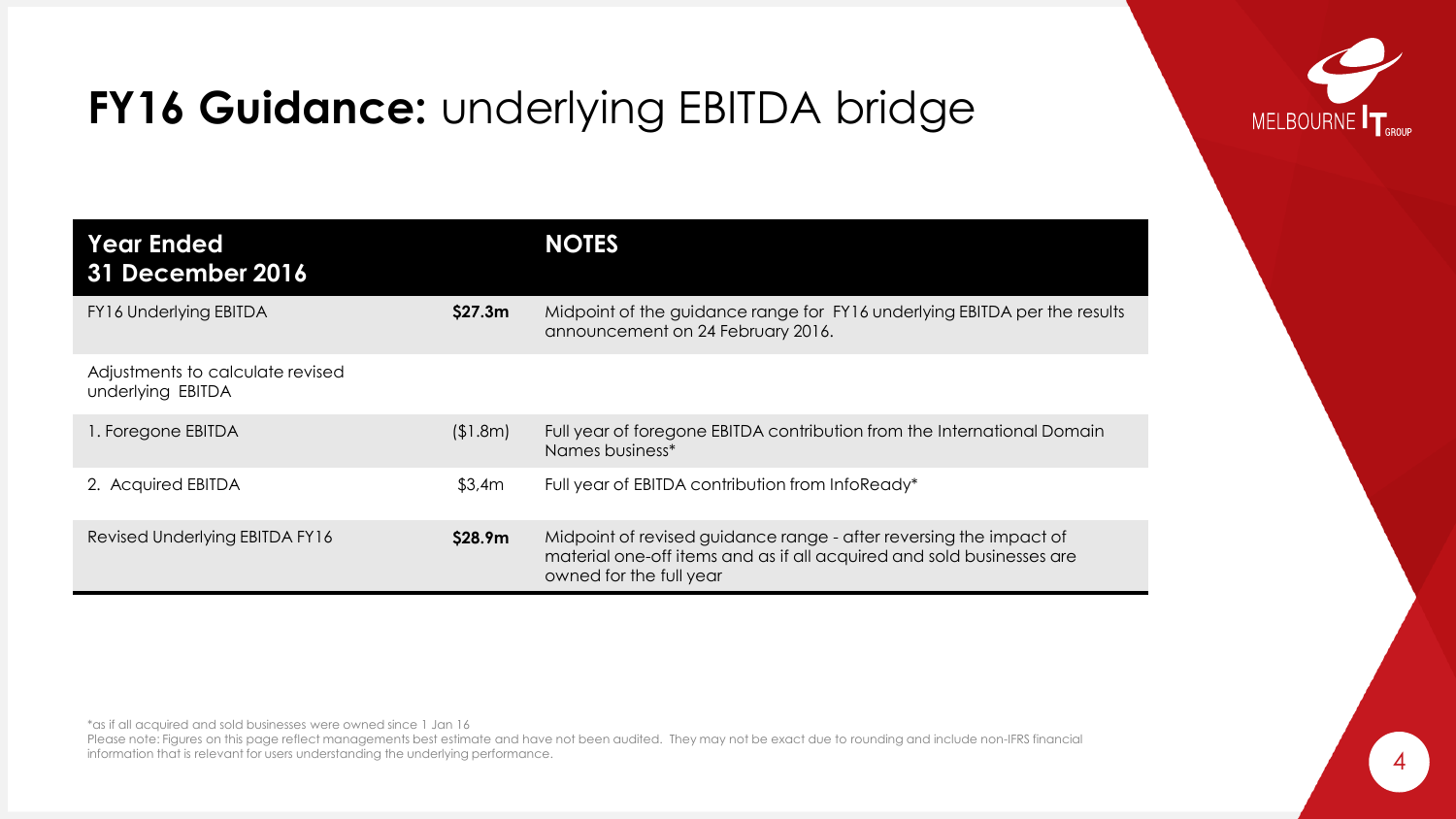

# **EPS Accretion:** replacing a declining business with a growing business drives expanding EPS

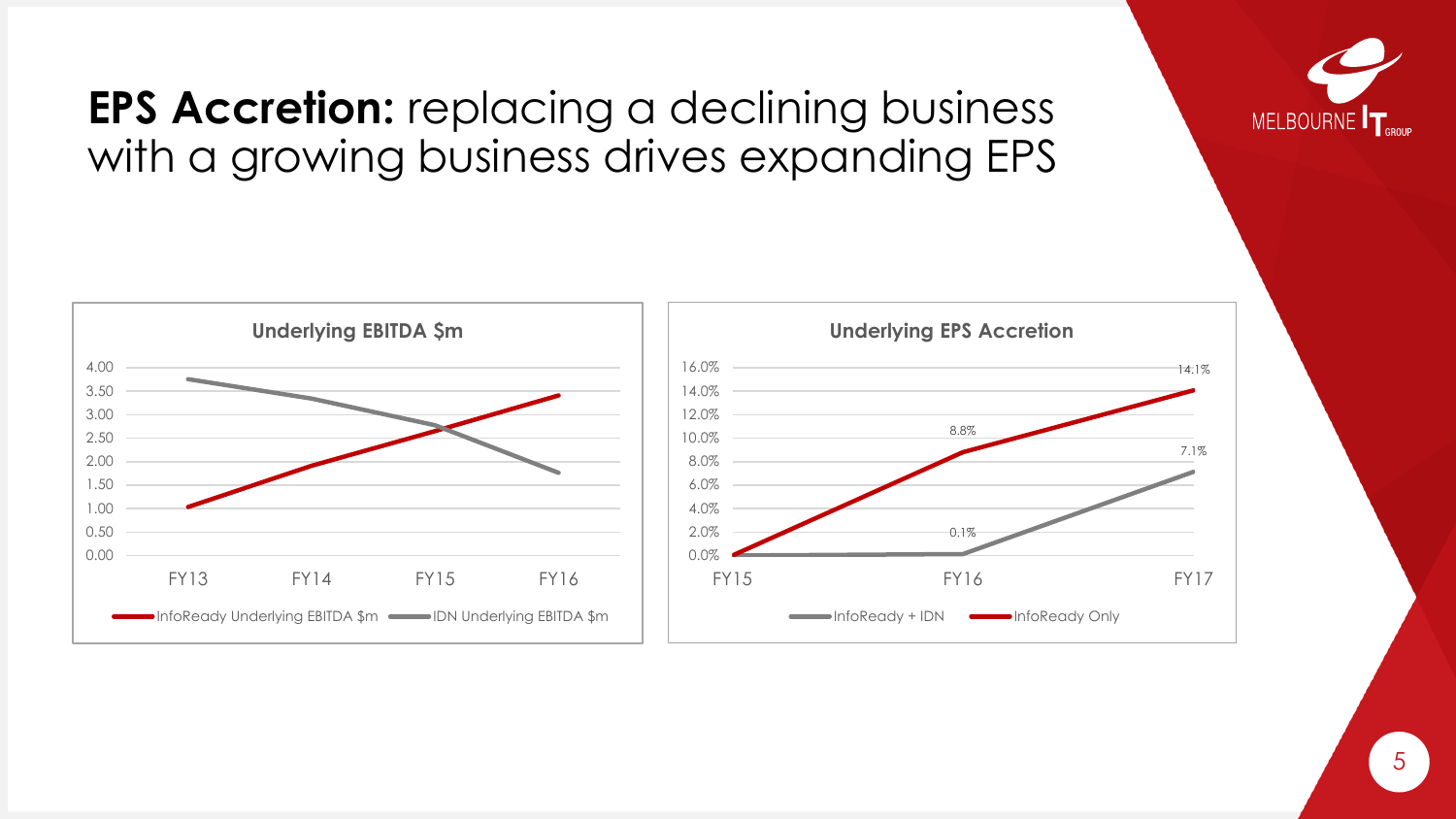# **Limitations & Disclaimer**

The accompanying financials Melbourne IT Limited(MLB) prepared by its management has been prepared on a going concern basis. The information provided is not to be a substitute for recipients performing their own due diligence investigation and verification of the operation and financial position of MLB and the markets in which it operates.

#### § *No Representation of Completeness or Accuracy or that Reasonable Care Taken*

None of MLB, its officers, employees or advisers make or give any representation, warranty or guarantee, whether express or implied, that (i) the financial information is complete or accurate or that (ii) it has been or will be audited or independently verified, or that (iii) reasonable care has been or will be taken by them in compiling, preparing or furnishing this information.

The information should not be relied upon in any way by third parties in assuming any contractual or other obligation or liability, whether in relation to the shares of MLB, its subsidiaries or any assets held by MLB or by any of its subsidiaries or otherwise.

#### § *No Responsibility to Update*

None of MLB, its officers, employees or advisers accept any responsibility to inform any third parties of any other information or matter arising or coming to their notice which may affect the information or disclosures in this document, or to update or supplement that information. All information in this document is provided on and subject to the conditions of this limitations and disclaimer outlined herein.

#### § *Future Matters - Projections etc*

Nothing contained in this document or any other information provided by MLB is, or should be relied upon as, a representation as to future matters. The information in this document may contain projections, estimates, forecasts and other forward looking information, including some information which has been compiled by third parties (together, **"Forecasts**").

Accordingly, the Forecasts are based on assumptions or qualifications which are subject to significant uncertainties; material contingencies and significant risks - many of which due to their nature are outside the control of MLB ("**Information Parties**"). These uncertainties, contingencies and risks include, but are not limited to: (i) the possible delays in and the outcome of product development, (ii) risks relating to possible partnering or other like arrangements, (iii) the potential for delays in regulatory approvals, (iv) the unknown uptake and market penetration of any potential commercial products and (vi) other risks and uncertainties related to the Company's prospects, assets / products and business strategy.

You are cautioned not to place undue reliance on these Forecasts that speak only as of the date hereof. None of MLB, its officers, employees or advisers undertake any obligation to revise and disseminate forward-looking statements to reflect events or circumstances after the date hereof, or to reflect the occurrence of or non-occurrence of any events

No representation, warranty or guarantee, whether express or implied, is made or given that any Forecast contained in this document will be achieved and actual future results may vary significantly from the Forecasts and the assumptions on which they are based. Specifically, the provision of certain information in this document may have been sourced from third persons and is not, and should not be taken as, an endorsement by MLB of its contents.

#### § *Hong Kong*

WARNING: This document has not been, and will not be, registered as a prospectus under the Companies (Winding Up and Miscellaneous Provisions) Ordinance (Cap. 32) of Hong Kong, nor has it been authorised by the Securities and Futures Commission in Hong Kong pursuant to the Securities and Futures Ordinance (Cap. 571) of the Laws of Hong Kong (the "SFO"). No action has been taken in Hong Kong to authorise or register this document or to permit the distribution of this document or any documents issued in connection with it. Accordingly, the New Shares have not been and will not be offered or sold in Hong Kong other than to "professional investors" (as defined in the SFO).

No advertisement, invitation or document relating to the New Shares has been or will be issued, or has been or will be in the possession of any person for the purpose of issue, in Hong Kong or elsewhere that is directed at, or the contents of which are likely to be accessed or read by, the public of Hong Kong (except if permitted to do so under the securities laws of Hong Kong) other than with respect to New Shares that are or are intended to be disposed of only to persons outside Hong Kong or only to professional investors (as defined in the SFO and any rules made under that ordinance). No person allotted New Shares may sell, or offer to sell, such securities in circumstances that amount to an offer to the public in Hong Kong within six months following the date of issue of such securities.

The contents of this document have not been reviewed by any Hong Kong regulatory authority. You are advised to exercise caution in relation to the offer. If you are in doubt about any contents of the state of the state of

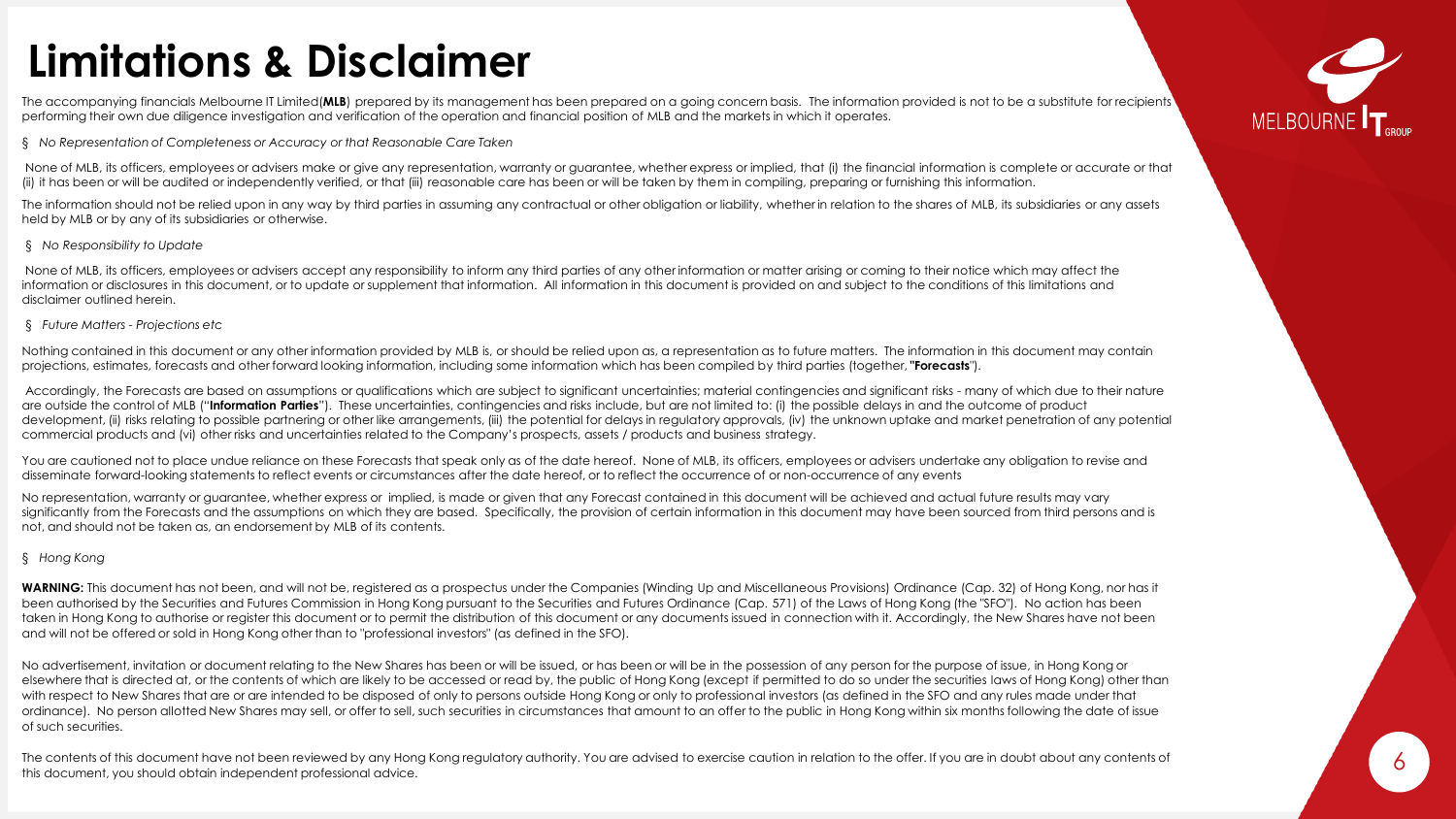

Melbourne IT Acquires **InfoReady** 

**16 March 2016**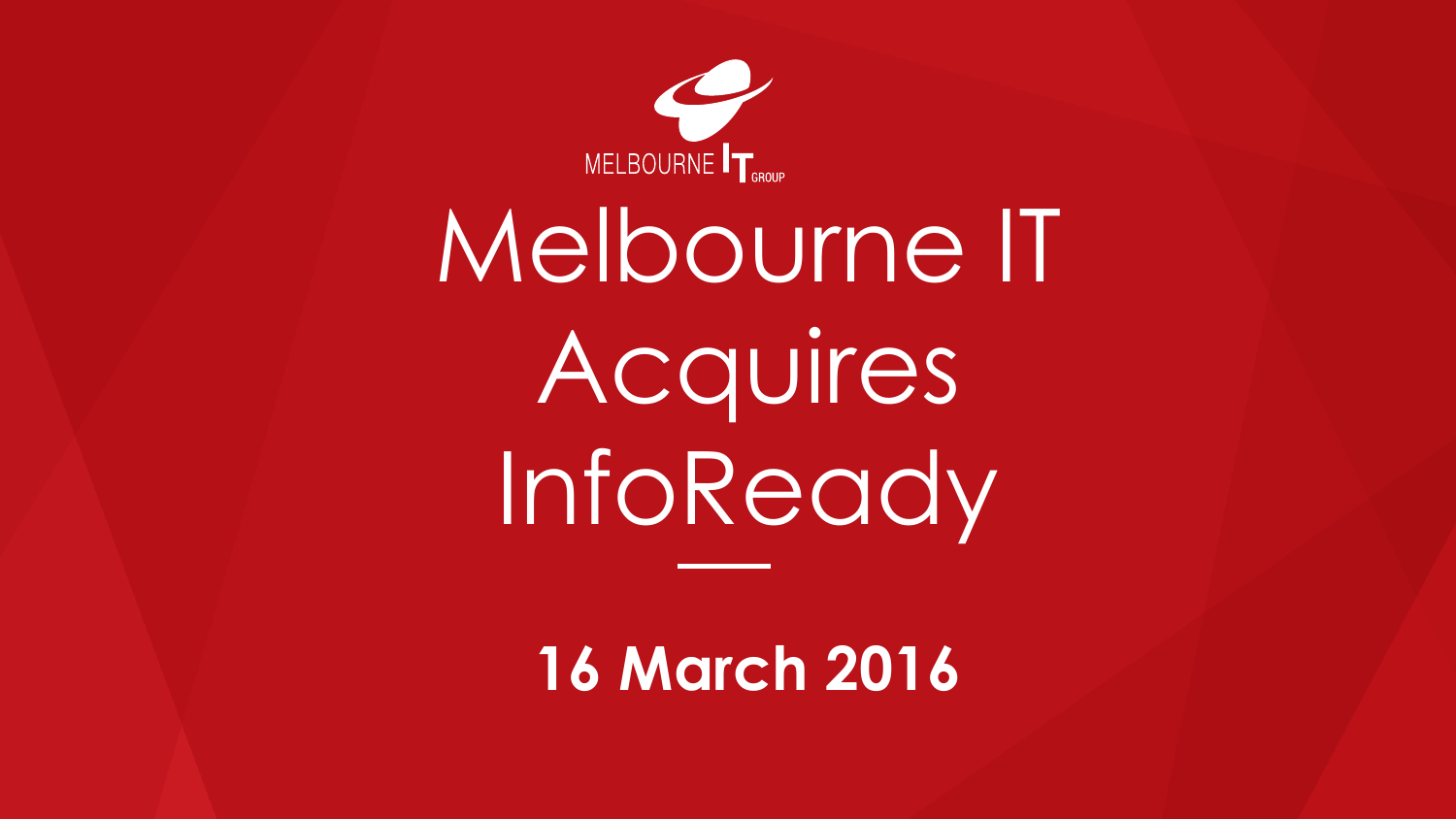# **Transaction Highlights: OVerview**



- Melbourne IT (MLB) will acquire a 100% shareholding in InfoReady.
	- InfoReady is forecast to generate underlying EBITDA of \$3.4M for the year to 31 December 2016:
		- strong growth record underlying EBITDA ~ 60% CAGR (FY13-FY15)
- Total transaction consideration of \$15.4M<sup>1</sup> on an implied EBITDA multiple of 4.5x CY 2016 EBITDA:
	- plus 3 subsequent earn-out payments dependent on performance
- Acquisition will be funded from a combination of the proceeds from the sale of MLB's International Domain Names Business (\$8.1M - \$8.5M) with the balance funded from the proceeds from the placement of new equity
	- InfoReady directors to remain with the business.
	- MLB will strengthen its position as the Australian market leader in managed digital solutions for enterprise and government customers.
	- Compelling logic and strong strategic fit:
		- MLB Enterprise Services (ES) provides managed digital solutions that increase innovation rates and agility for large enterprise and government organisations
		- InfoReady is a leading data and analytics provider for the enterprise and government market
		- combination of ES and InfoReady delivers a complete and comprehensive customer value proposition
		- investment delivers significant benefits through scale and scope in ES
	- Expected to add  $\sim$  \$3.4M to MLB's underlying<sup>2</sup> EBITDA in CY2016<sup>1</sup>
	- Dividend guidance unaffected (ie payout ratio of 55%-75% reaffirmed)

1. prior to transaction costs of ~\$0.8M 2. ie as if InfoReady had been owned since 1 January 2016

**Transaction** 

**Summary**

**Impact on** 

**MLB**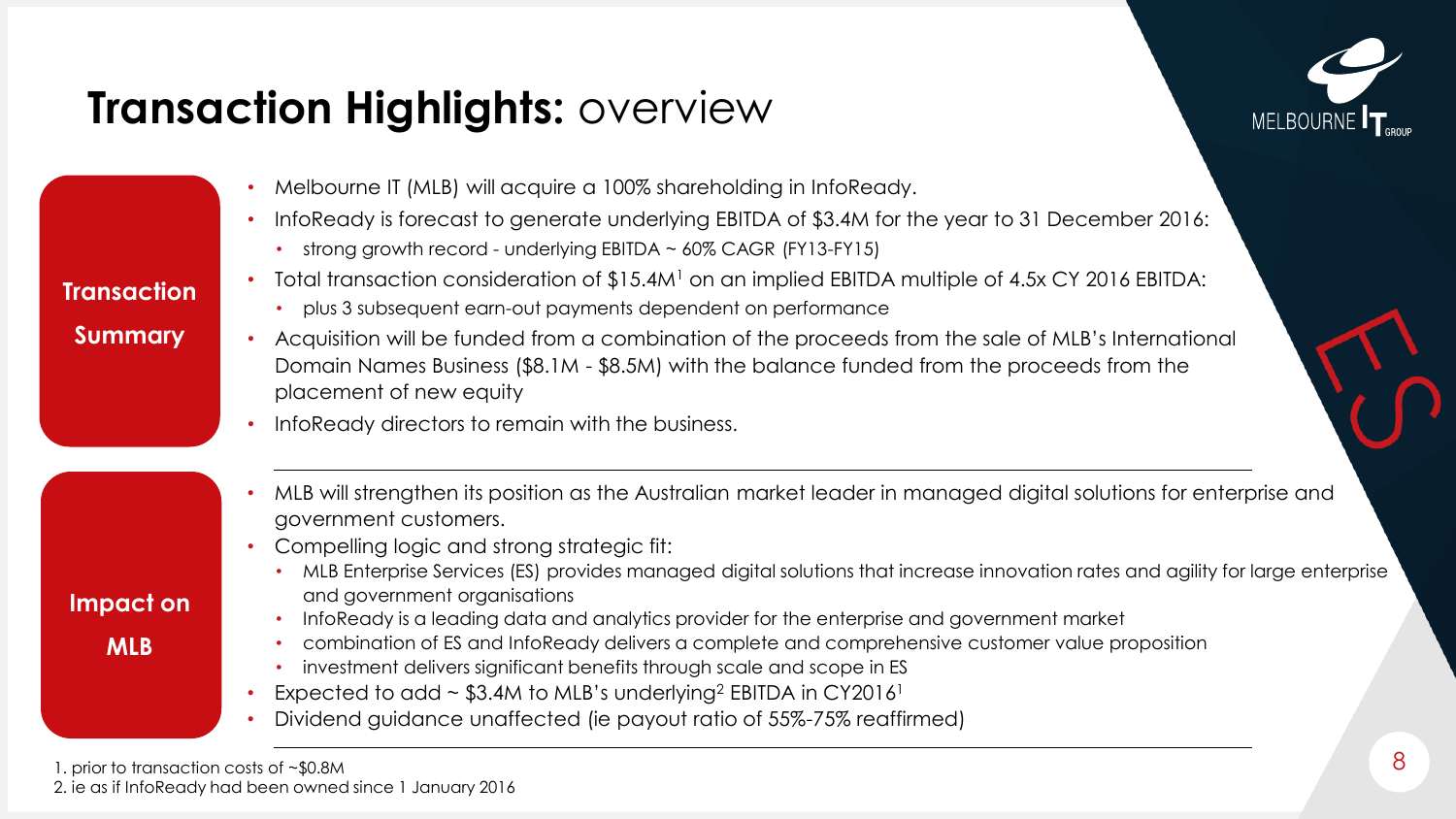

# **A Strong Strategic Fit:** InfoReady and Melbourne IT



**Firmly in line** with MLB's announced strategy of building its corporate and government business (Enterprise Services) into the leading digital solutions partner for large enterprise and government organisations



**3**

- **Strong competitive position** when acquiring new customers and expanding services to existing customers via the ability to deliver end to end digital solutions
- **MLB gains critical capability** in the data and analytics market



**5**

- **Completeness of solution**  data analytics in combination with cloud, mobile, security and cloud enabled application development capabilities enables complete end to end digital solutions
- **Creates opportunities** to cross-sell, and enables MLB to drive new annuity revenues from supporting managed services

# **MLB can now offer end-to-end digital solutions**

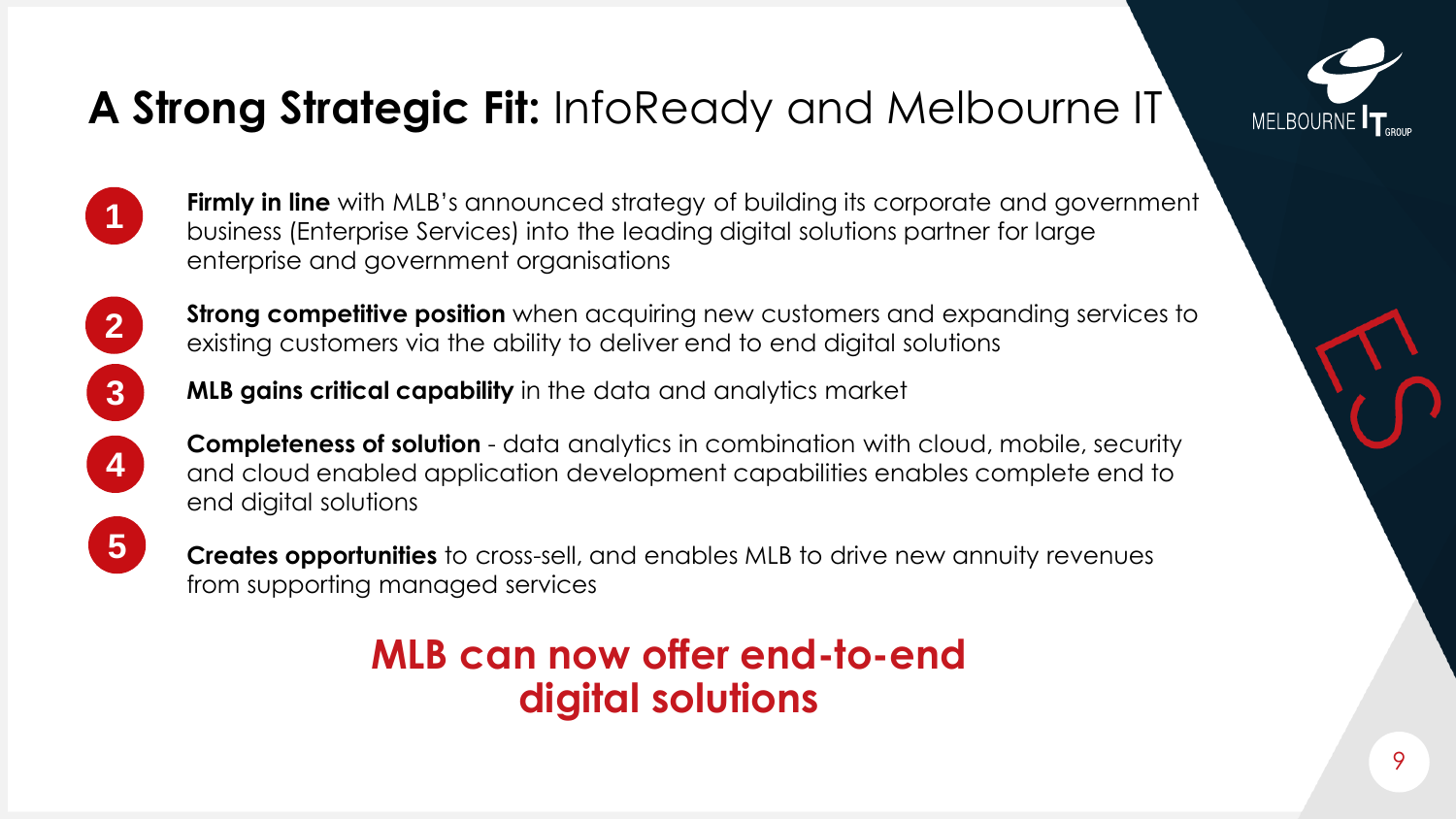# **InfoReady:** facts and figures



**Founded in 2008** InfoReady is a leading data and analytics provider for the enterprise and government market

- skills and competencies in the rapidly growing data and analytics market
- expertise in designing and implementing data platforms, combining and managing data and analysing data to provide meaningful and actionable insights.
- has experienced exceptional growth through ongoing success in data and analytics implementation for many of Australia's leading organisations.
- ongoing revenue, low customer churn, track record of successfully expanding customer base



**88 employees** with offices in Melbourne, Sydney and Brisbane

**Impressive history of growth**, underlying EBITDA growing at ~60% CAGR in recent years, and many industry awards including;



**Directors** Justin Parcell and Cameron Boog will **continue to lead** the InfoReady business, while Founder and Managing Director Tristan Sternson will take on a senior leadership role in MLB's Enterprise Services Division

MELBOURNE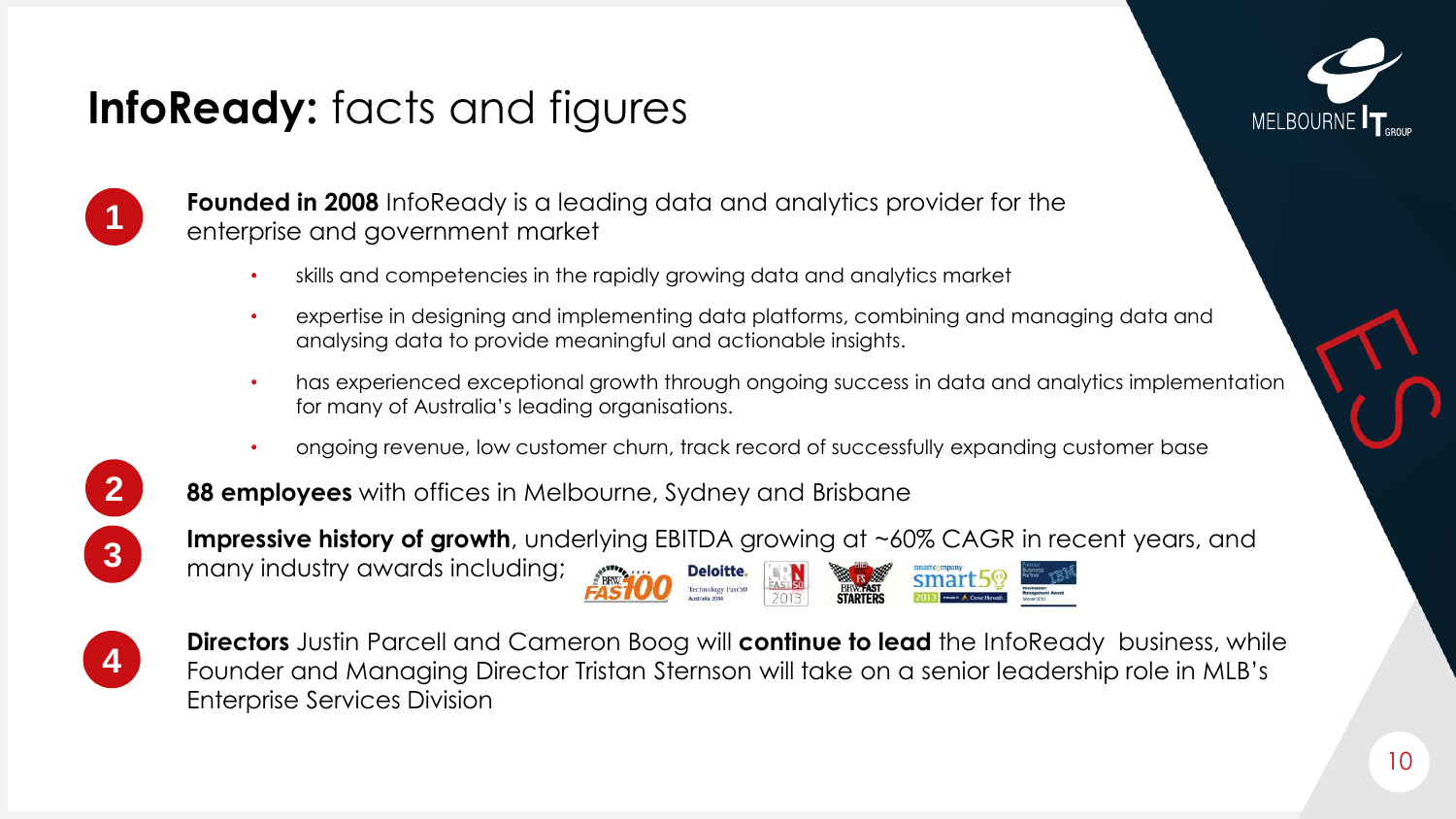

# **InfoReady:** diversified revenue contribution





New customer contracts signed in Q1 2016, strong pipeline of opportunities and increased diversification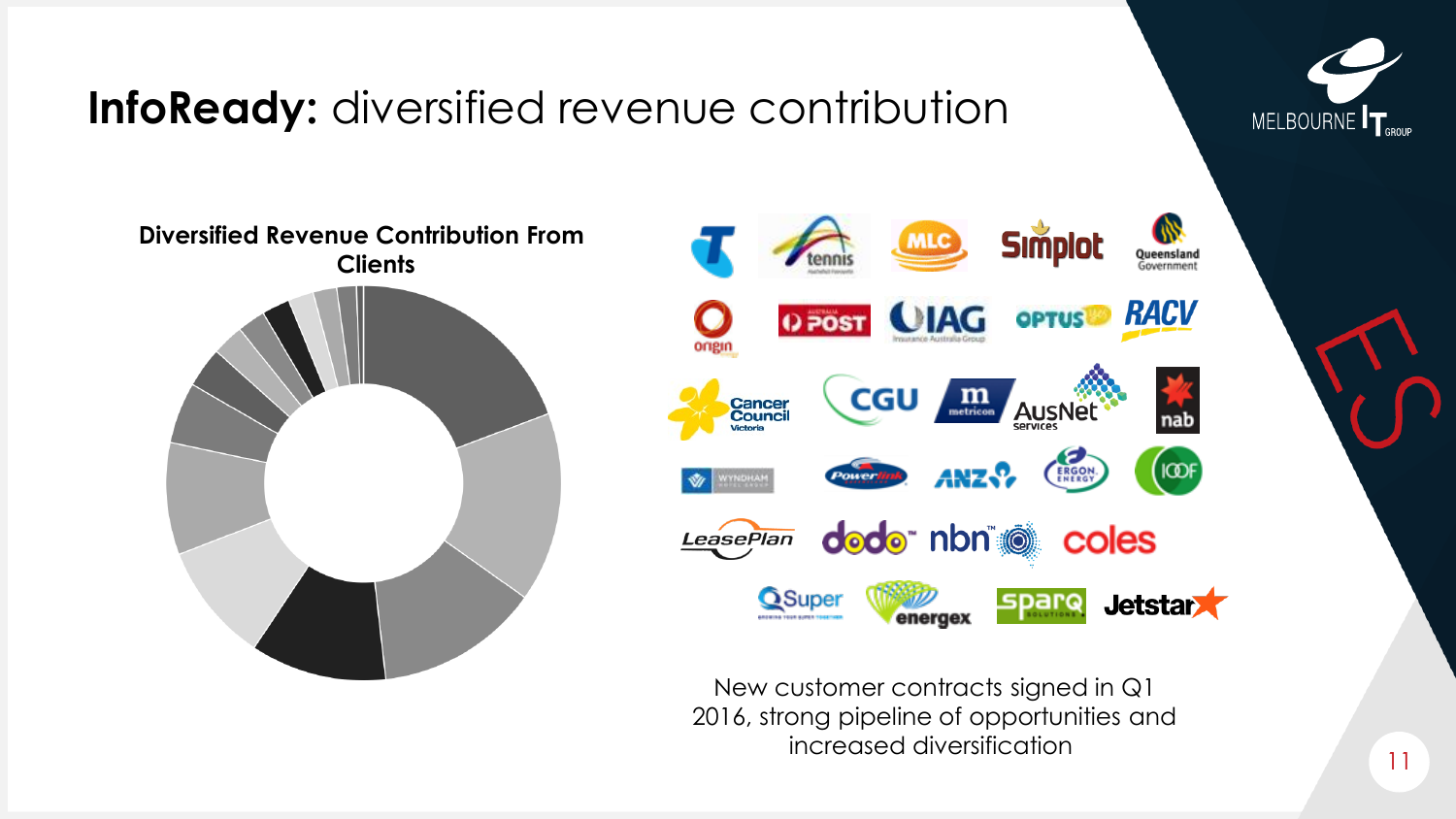

# **InfoReady:** financial performance







- **Low CAPEX** business model with strong free cash flow & no debt
- **Business is built for growth** with scalable and robust systems and processes
- **Low customer concentration** and a portfolio of marquee brands
- Primarily project and professional services revenues

\* Results are years ended 31 December.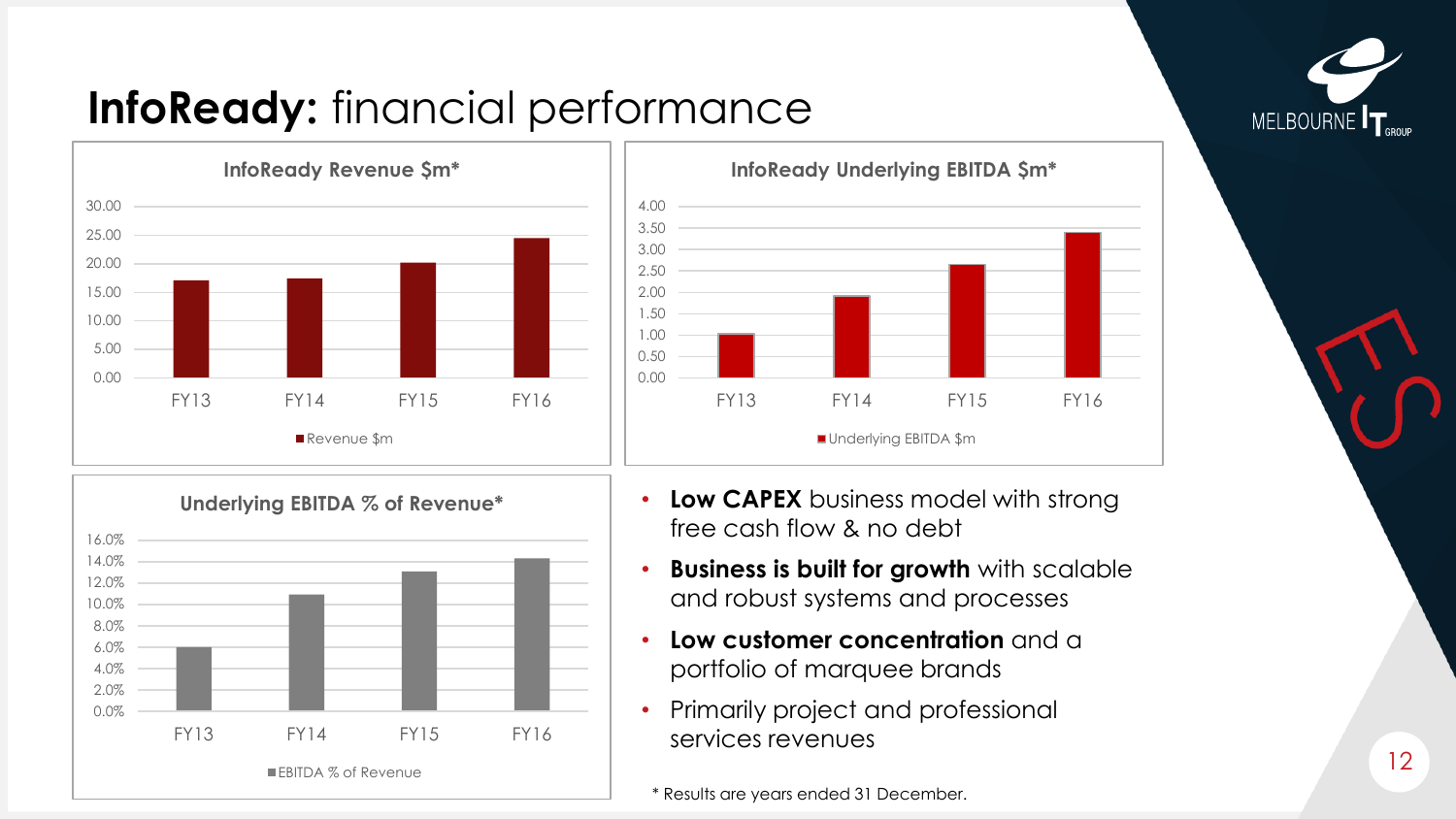

## **Digital Solutions:** an attractive and strongly growing market **Foundation Digital Technologies (CAMSS)**

**Large market opportunity with strong growth when combined with complementary digital technologies**

**CAMSS Market Size & Growth Rates 2015**



## **CAMSS Intersections Opportunity 2015**



- Good growth in all enterprise **digital solutions**
- Customers increasingly looking for **bundled solutions**
- Bundled solutions enjoying **very strong growth**
	- InfoReady founders understand this
	- Outware founders understood this
- "**Completeness of solution**" will drive significant growth for ES

**Cloud Analytics Mobile Social Security**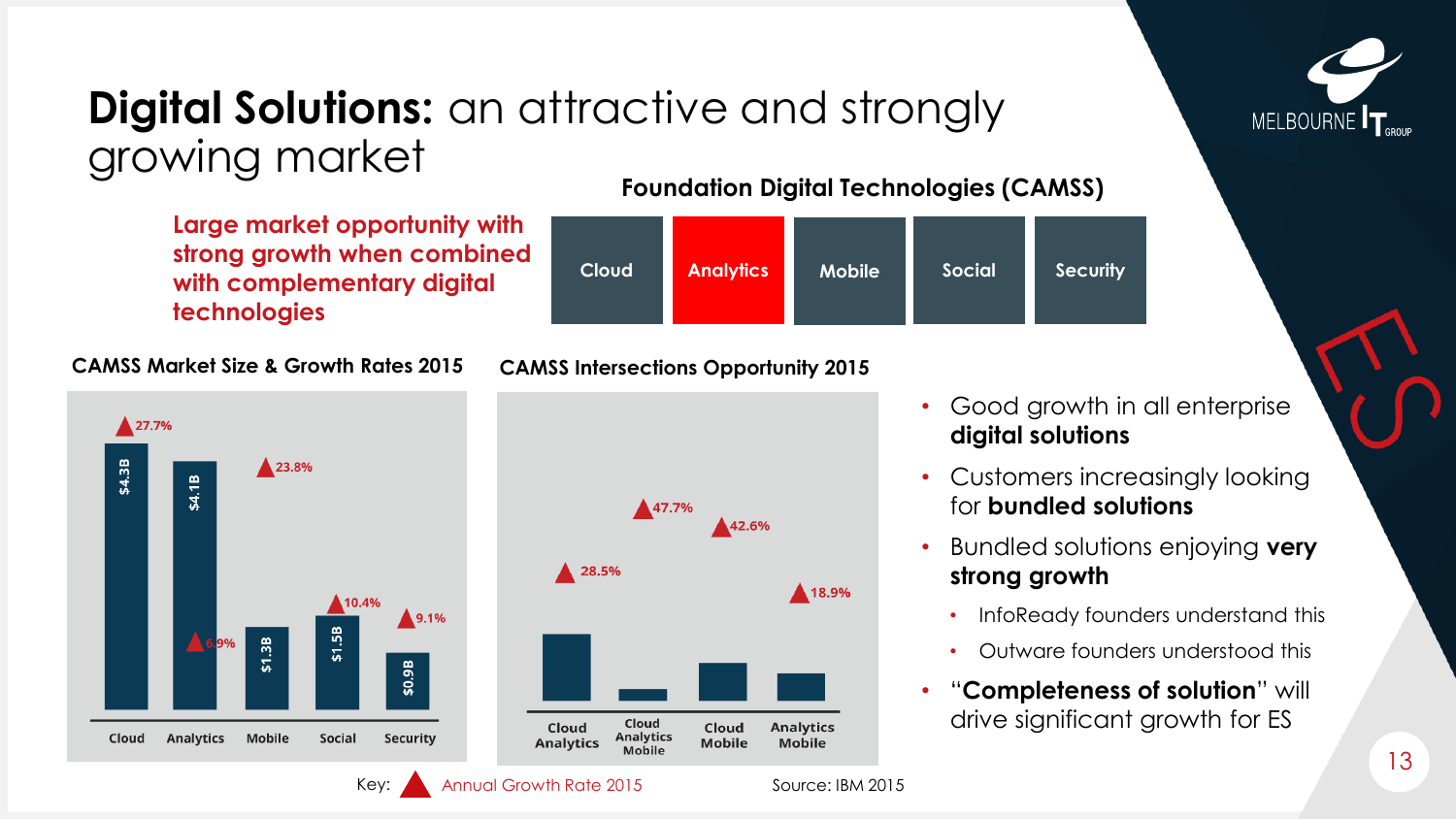

# **Comprehensive Digital Solutions:** Enterprise Services & InfoReady

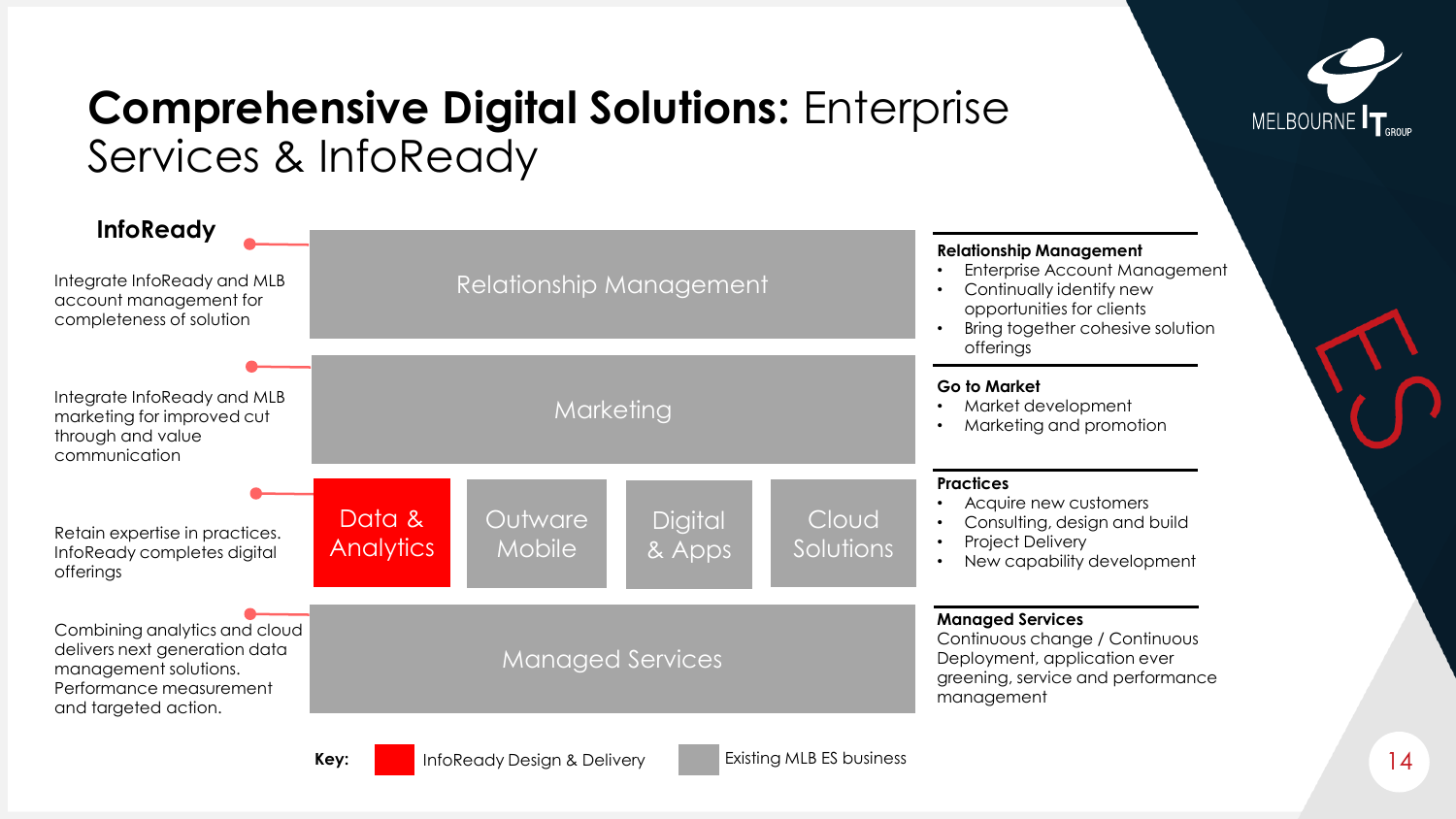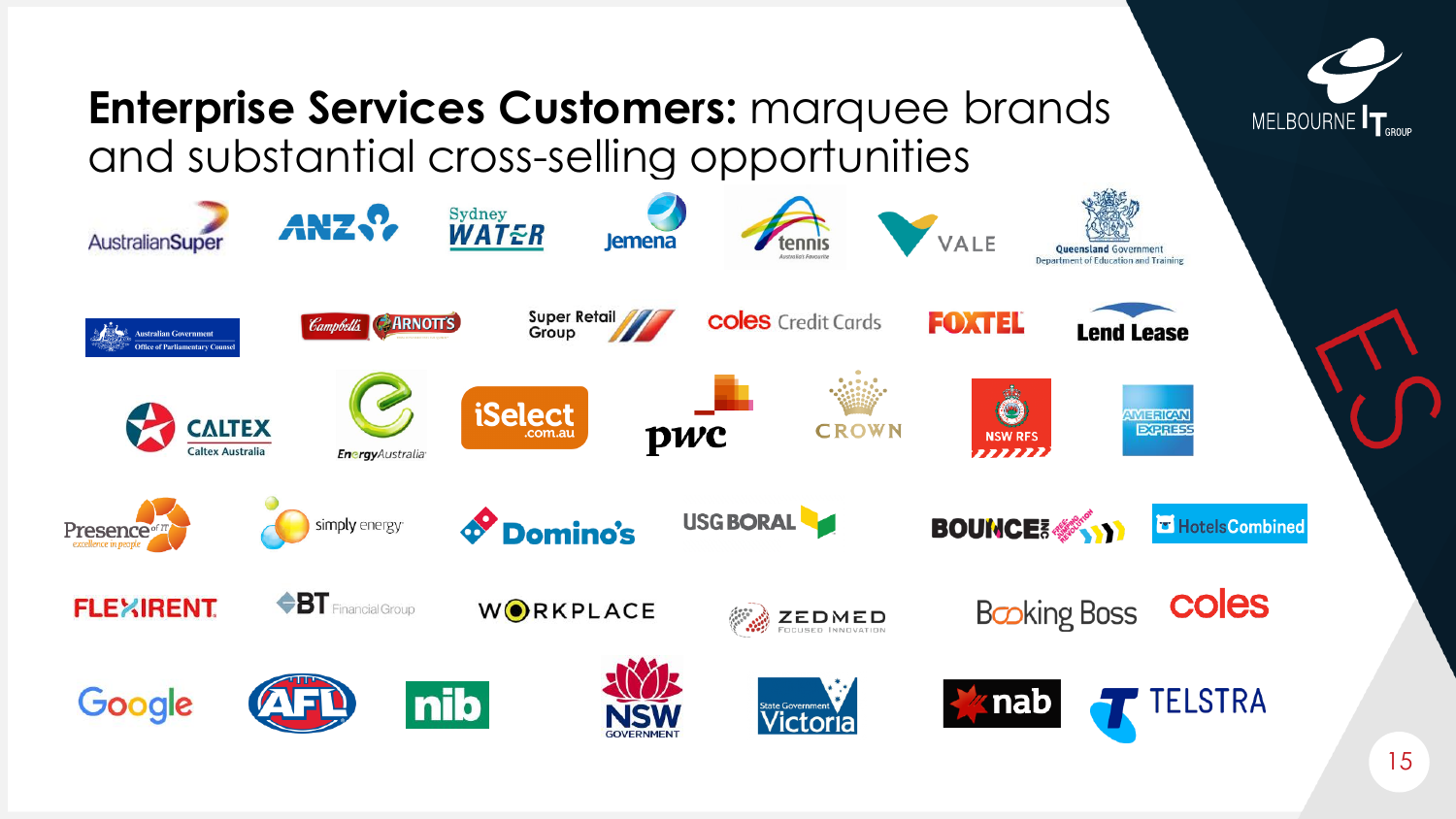

# Melbourne IT Selling International Domain Name Business

**16 March 2016**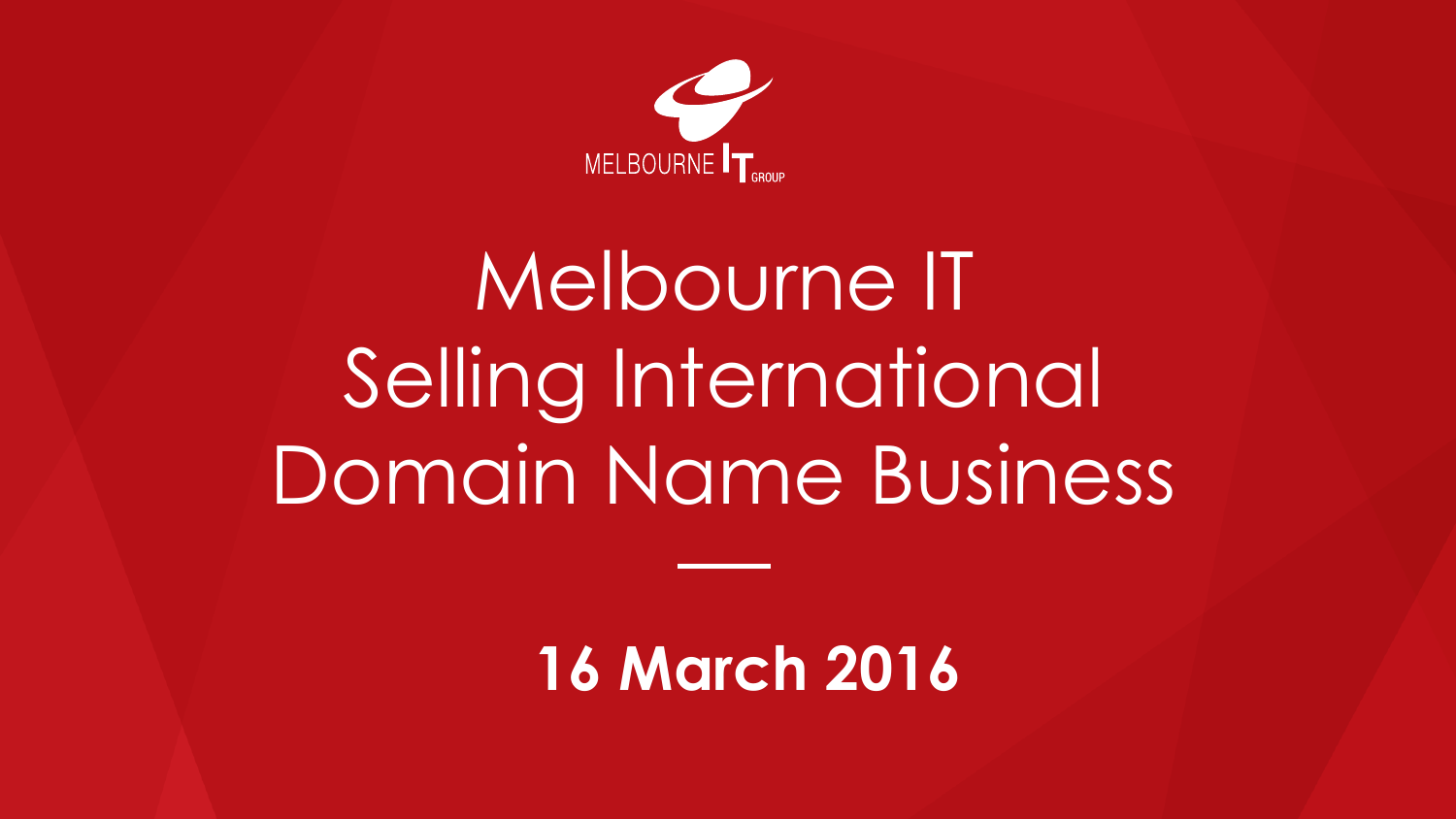# **Transaction Highlights: overview**

- Melbourne IT (MLB) has sold its International Domain Name Resale Business.
- Total transaction consideration is \$8.1M to \$8.5M<sup>1</sup> (depending on AUD/USD exchange rate):
	- payable on completion (10% in escrow until 95% of customers are migrated)
	- represents an implied sale multiple of ~4.5x to 4.7x FY2016 underlying EBITDA
- Strong strategic rationale:
	- recycle capital from a declining non-core business into a growing core business
	- eliminate a persistent drag on the SMB P&L and improve the overall quality of earnings in SMB
	- simplifies the SMB business

**Impact on MLB**

**Transaction** 

**Summary**

- Expected to subtract  $\sim$  \$14.7M from MLB's revenue in CY2016
- Expected to subtract  $\sim$  \$1.8M from MLB's underlying EBITDA in CY2016<sup>2</sup>
- Once off profit on sale  $\sim$  \$2.9M

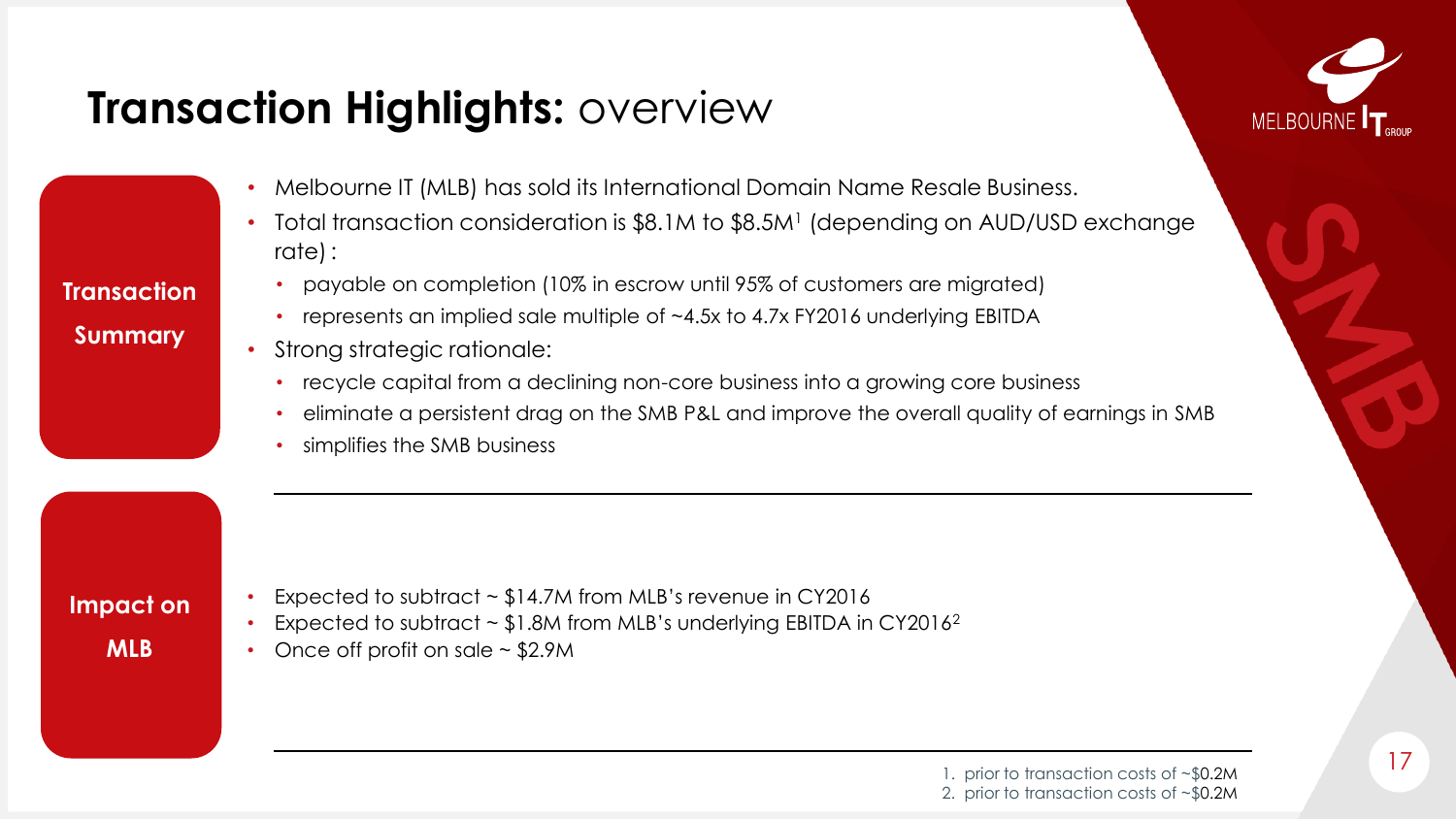

# **International Domain Name Business:** facts and figures



## **History**

- Melbourne IT was one of the first 5 global registrars for .com in Apr 1999
- Developed an automated domain name registration platform in 1999/2000 for high volume registrations from large Internet companies
- Average life span of top 10 resellers is 10+ years



## **Current operations**

- 250+ active global resellers
- Resellers in USA, UK, Japan, India, Canada, Italy, France, Germany, China
- 1.9 million domain names under management
- Domains spaces supported include .com, .net, .org, .uk, .au, .nz, .de, ,fr, .se, .ca, .eu, .biz, .info, and .name

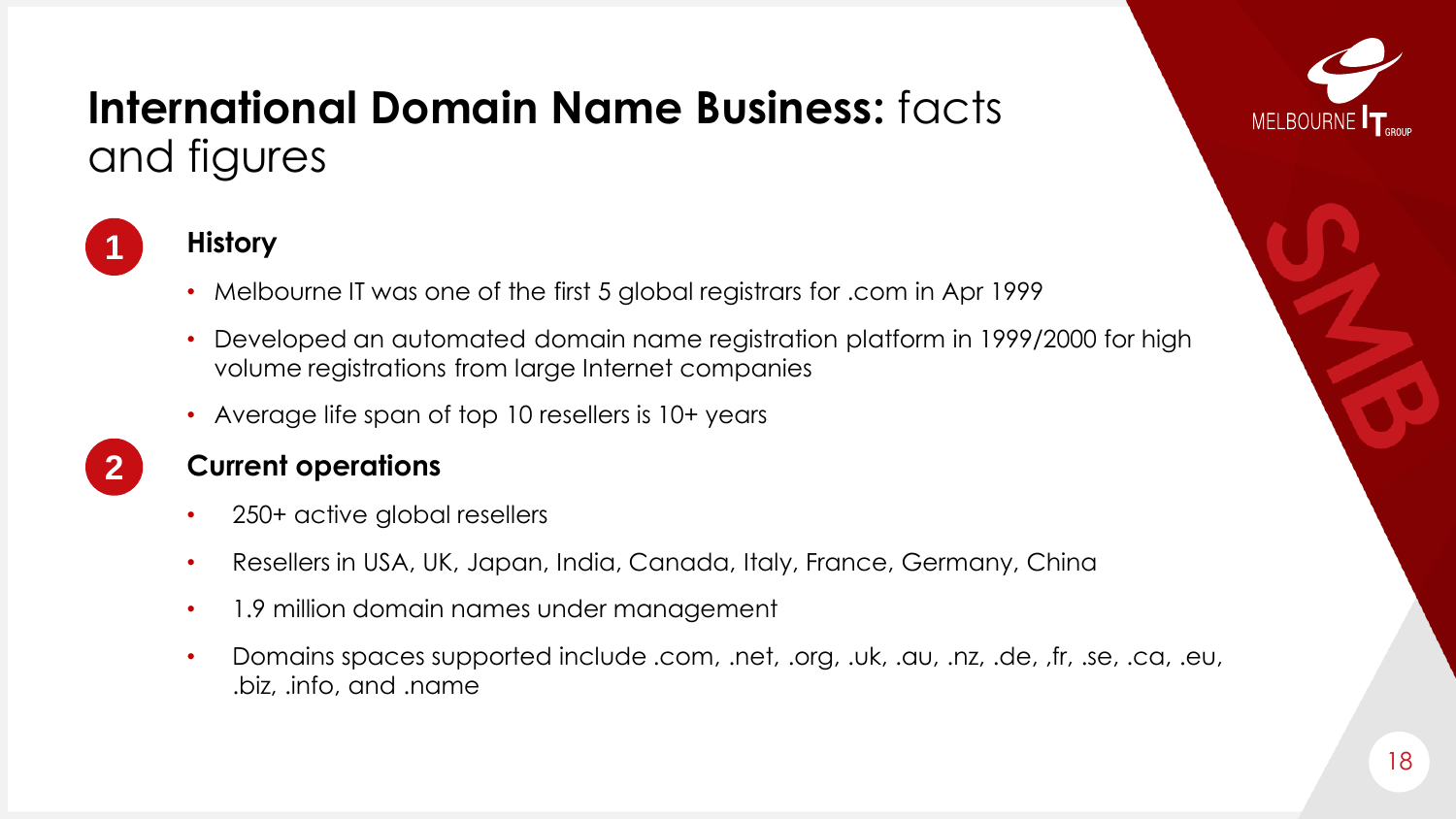

**MELBOURNE** 





19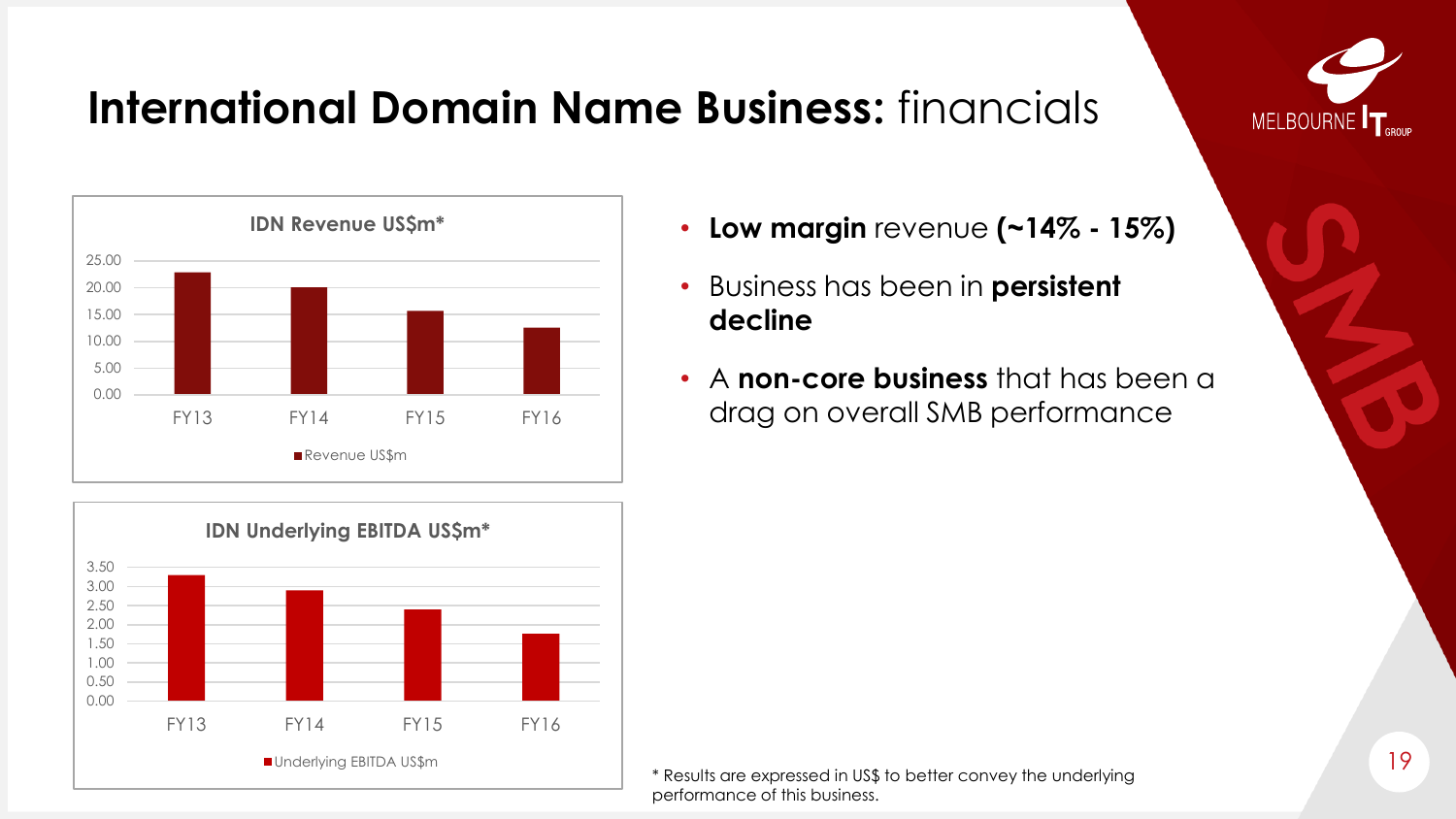**MLB:** Delivering On Its Strategy





 $\checkmark$  Transformation of Enterprise Services



**Accelerating Higher Quality Earnings in SMB** 



**V** Operational and Financial Strength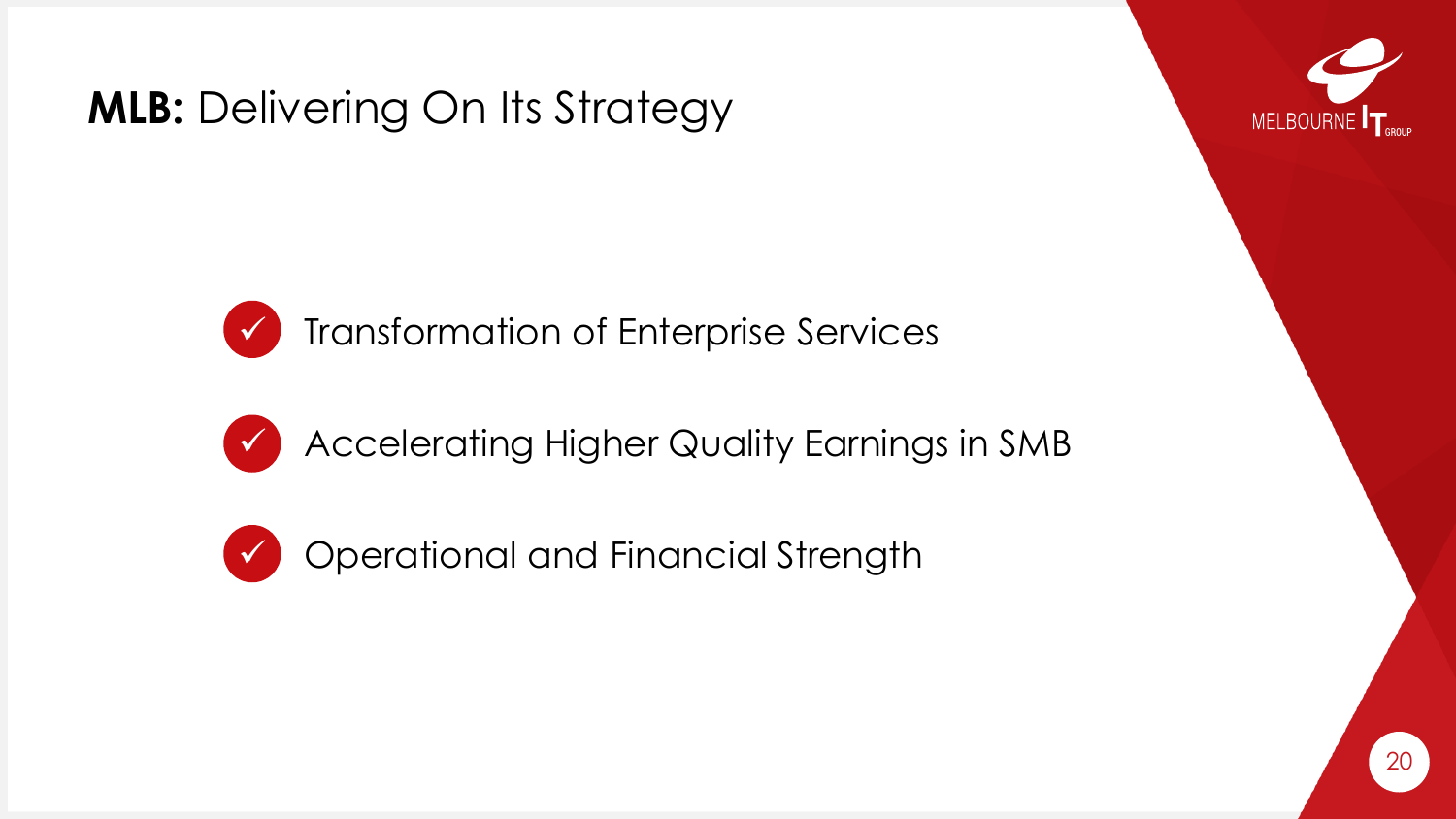

# Melbourne IT Capital Raising Details

**16 March 2016**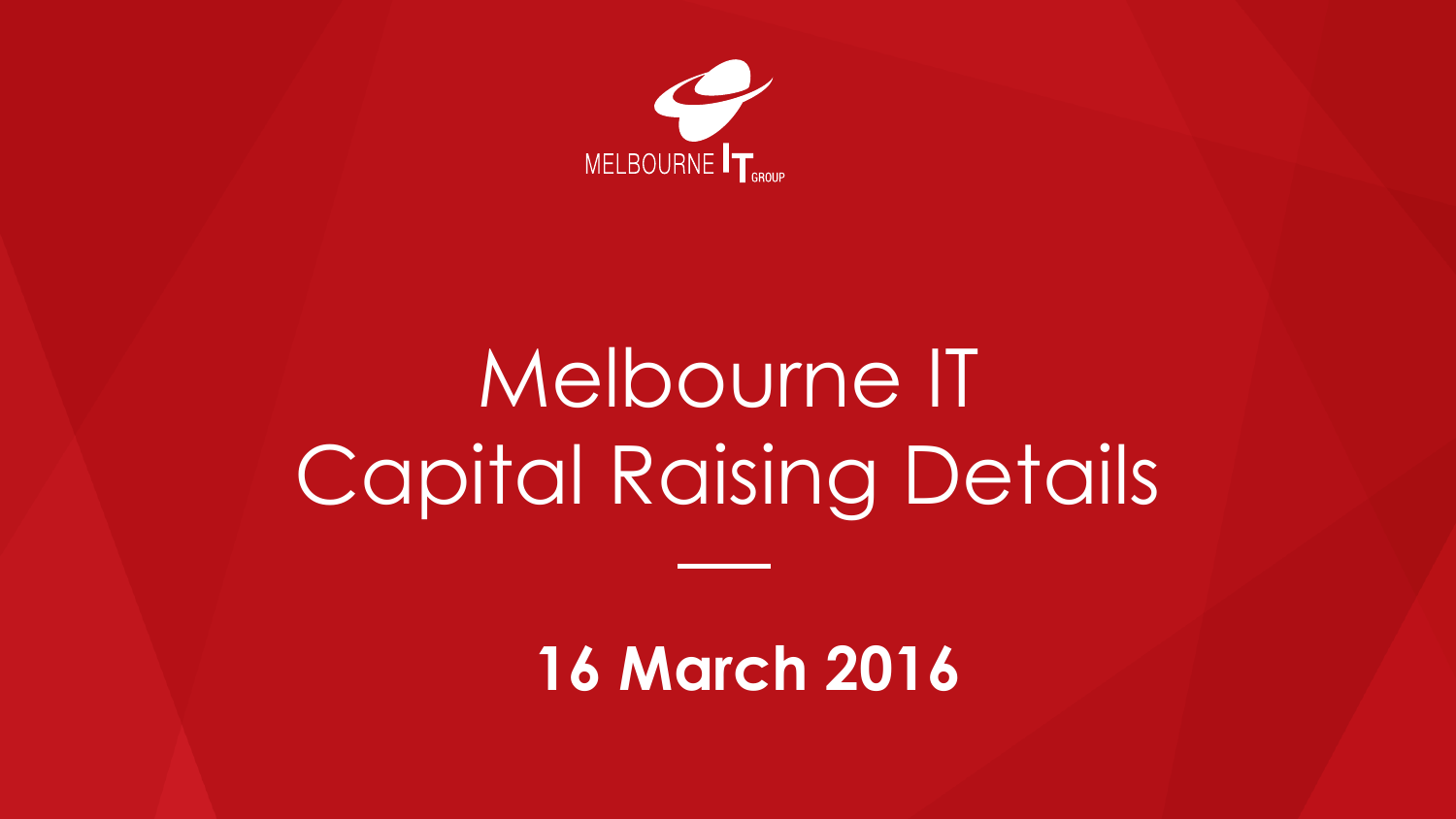# **MELBOURN**

# **Capital raising:** overview

- \$15m Underwritten Placement to Professional & Sophisticated investors
- Underwritten by Bell Potter Securities at a floor price of \$1.90 per share
- Variable price bookbuild to be conducted at increments of \$1.92, \$1.94, \$1.96, \$1.98, & \$2.00
- Proceeds used to fund the purchase of InfoReady and to strengthen the balance sheet
- Placement shares will rank pari passu with current fully paid ordinary shares

**Dividend**

**Underwritten** 

**Placement**

- Placement shares will be eligible for the final 4c dividend record date 8 April 2016
- Company may consider underwriting its DRP in respect of the final dividend